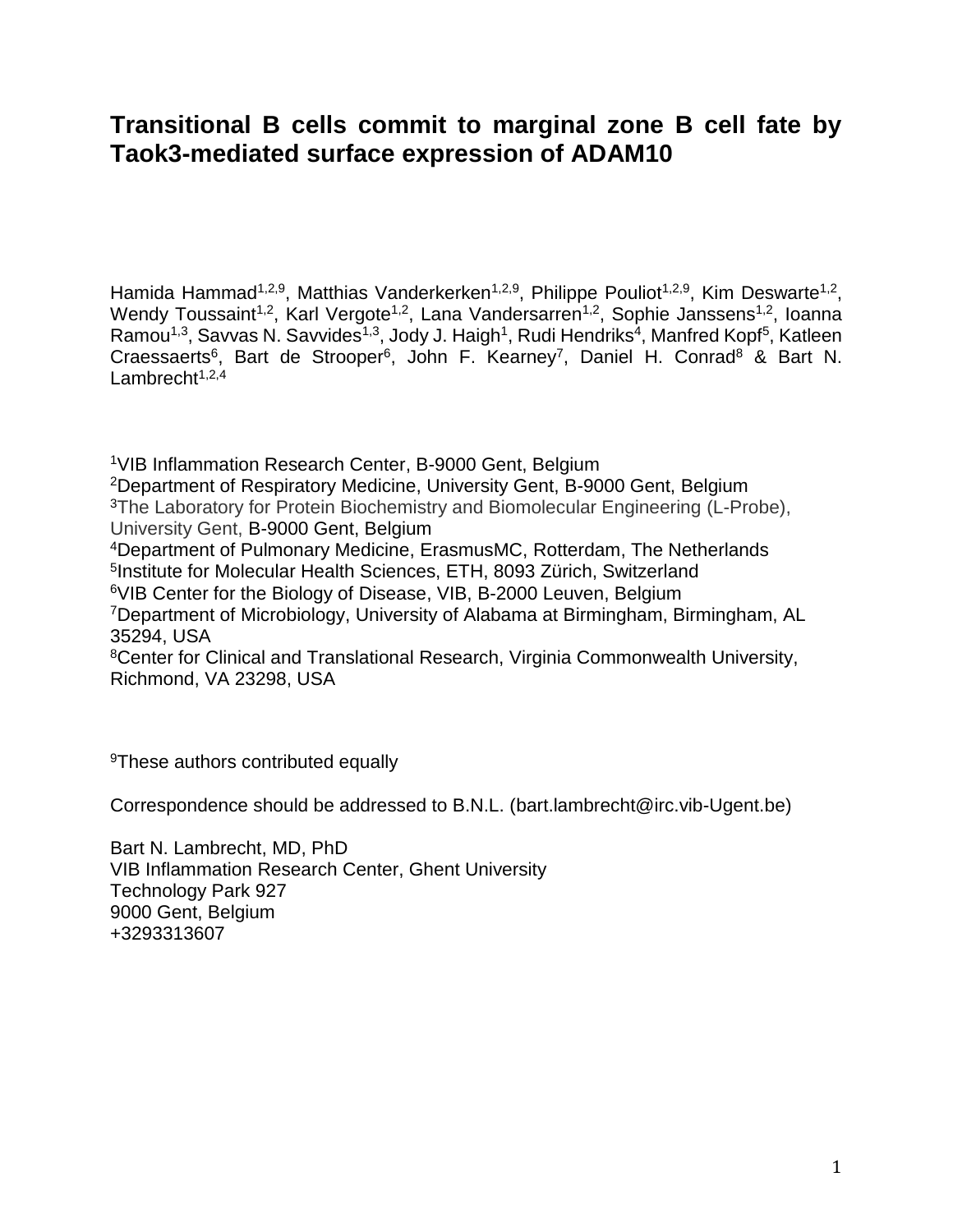**Notch2 and B cell antigen receptor (BCR) signaling determine if transitional B cells become marginal zone B (MZB) or follicular B (FoB) cells in the spleen, but it is unknown how these pathways are related. We generated** *Taok3***–/– mice and found cell-intrinsic defects in the development of MZB, but not FoB cells. Type 1 transitional (T1) B cells required Taok3 to rapidly respond to ligation with the Notch ligand Delta-like 1. BCR ligation by endogenous or exogenous ligands induced the surface expression of the metalloproteinase ADAM10 on T1 cells in a Taok3 dependent manner. T1 B cells expressing surface ADAM10 were committed to become MZB cells** *in vivo***, whereas T1 B cells lacking expression of ADAM10 were not. Thus, during positive selection in the spleen, BCR signaling causes immature T1 cells to become receptive to Notch ligands via Taok3-mediated surface expression of ADAM10.**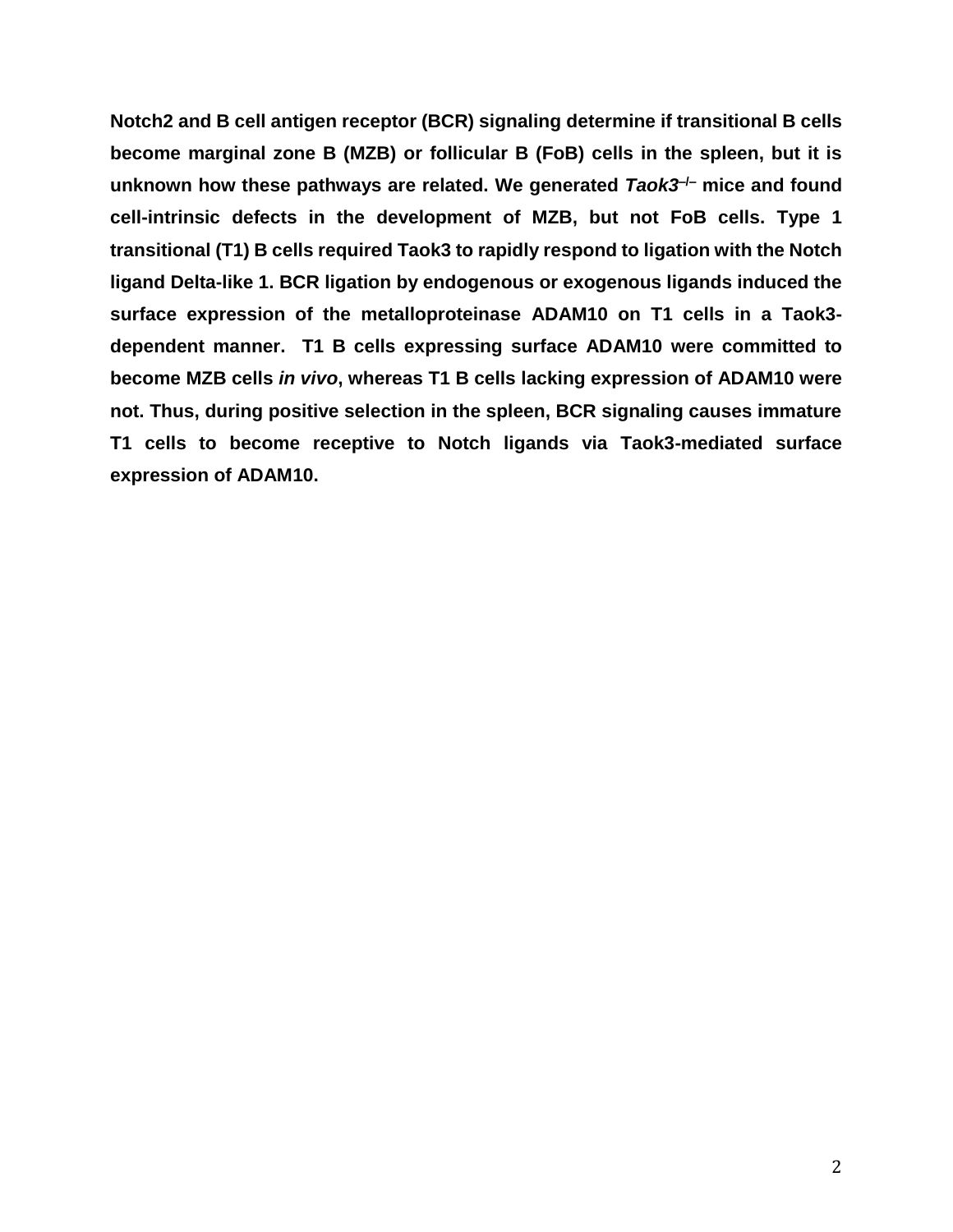#### **Introduction**

B lymphocytes are categorically divided in B1 and B2 cells. B1 cells derive from fetal progenitors and react to a restricted set of microbial ligands in a T cell-independent (TI) manner in serosal cavities and spleen<sup>[1](#page-23-0)</sup>. B2 cells develop continuously in the bone marrow and further mature into follicular B (FoB) cells and marginal zone B (MZB) cells. FoB cells have a broad repertoire of specificity, recirculate between lymphoid organs and give rise to germinal center B cells that undergo somatic hypermutation in a T-cell dependent (TD) manner. MZB cells shuttle continuously between the marginal zone and follicles of the spleen and produce antibodies to encapsulated bacterial and polysaccharide TI antigens. It is still poorly understood how immature transitional B cells are instructed to become a FoB or MZB cell, and when exactly this lineage choice is made. It is widely accepted that MZB instruction requires triggering of Notch2 on developing B cells by Delta-like 1 (Dll1) expressed by splenic red pulp sinus endothelial cells or marginal zone reticular cells (MRCs). Notch2 cleavage by a metalloproteinase and disintegrin-10 (ADAM10) and  $\gamma$ secretase then releases the intracellular domain of Notch (NICD) that binds to the transcription factor RBP-J $\kappa$  in the nucleus, and instructs MZB development, together with  $NF$ - $\kappa$ B signaling emanating from the BAFF receptor<sup>[2-13](#page-23-1)</sup>. The quality of B cell antigen receptor (BCR) signals during positive selection of B cell precursors in the spleen is equally important in B cell fate decisions<sup>[14-16](#page-24-0)</sup>, and it was proposed that weak or strong BCR signals might render cells receptive or resistant to Notch instruction<sup>[17,](#page-24-1) [18](#page-24-2)</sup>. Yet how BCR repertoire or signaling controls Notch responsiveness is currently poorly understood. The Ste20 family kinases are serine-threonine kinases that participate in a variety of signaling pathways triggered by cellular stress<sup>[19,](#page-24-3) [20](#page-24-4)</sup>. The Tao kinase subfamily has three members in mammals (TAOK1, also known as proteins MAP3K16, PSK2 or MARKK; TAOK2 (MAP3K17, PSK1) and TAOK3 (MAP3K18, JIK or DPK)), whose function is largely unknown. Here, we generated Taok3<sup>-/-</sup> mice and found that these mice lacked MZB cells*,* whereas FoB cells were intact. By carefully unraveling the molecular mechanism of this deficiency we have discovered how BCR signaling intersects with Notch signaling in immature transitional B cells undergoing positive selection.

#### **RESULTS**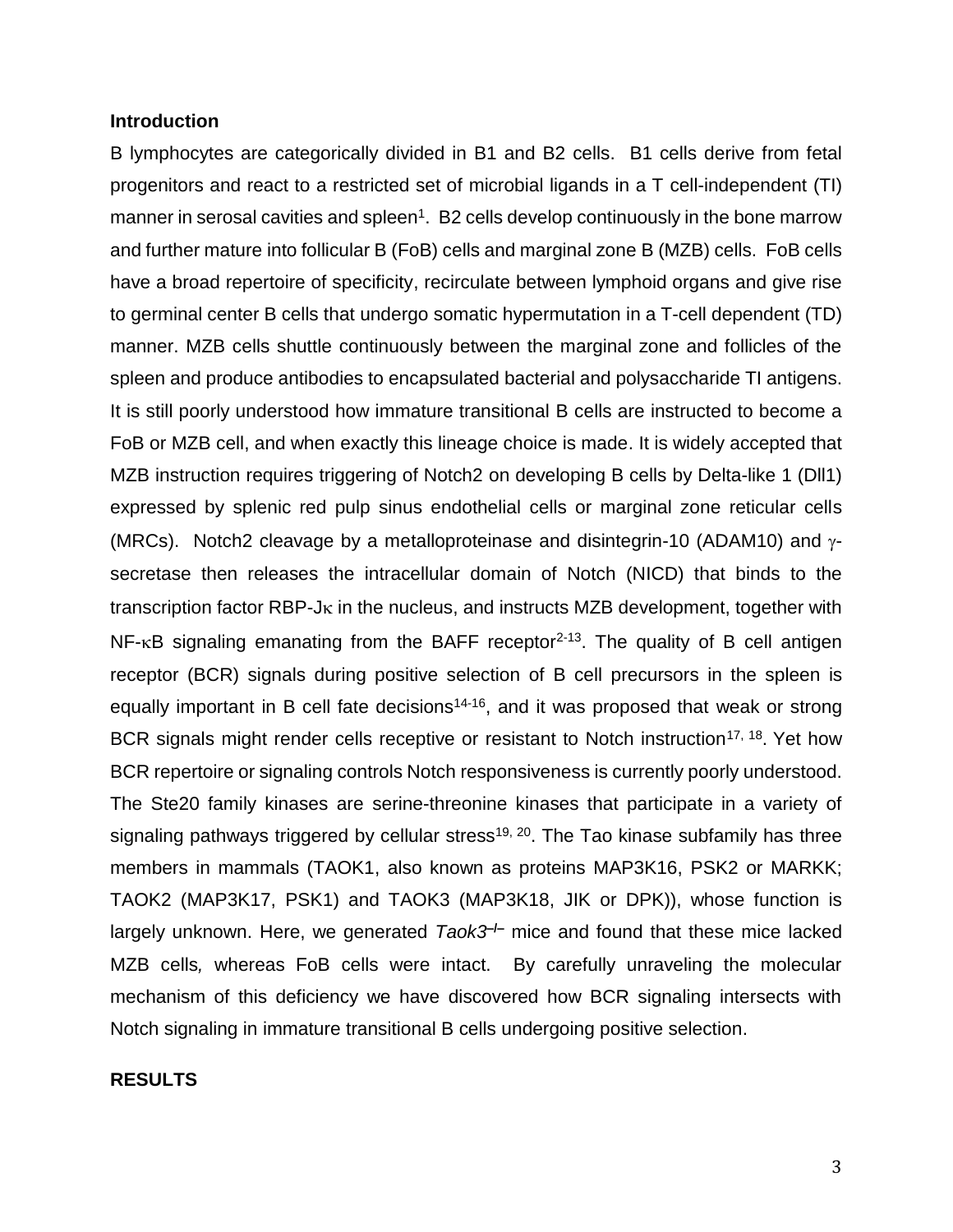#### *Taok3***–/– mice lack MZB cells**

In wild-type mice, the expression of mRNA for Taok3 was predominantly found in bone marrow and immune tissues like spleen, thymus and lymph nodes, but also in lung and gut (Fig. 1a). To gain insight into the biology of Taok3, we generated Taok3<sup>-/-</sup> mice (**Supplementary Fig. 1a-e**). Overall there was no difference in the cellularity of the various lymphoid organs in 6-12 week old mice (**Supplementary Fig. 1f**). In the spleen, there were no gross differences in the percentage of eosinophils, monocytes, natural killer (NK) cells and NKT cells between *Taok3<sup>-/-</sup>* and wild-type mice, yet there was a consistent reduction in the amount of CD11c<sup>+</sup> dendritic cells in *Taok3***–/–** mice (**Fig. 1b**). There was a small yet consistent increase in the percentage of Ly6G<sup>+</sup> granulocytes in the spleen of *Taok3–/–* mice. The distribution of CD3<sup>+</sup> T cells and CD19<sup>+</sup> B cells was comparable, yet there was a 25-30% reduction in the amount of CD8<sup>+</sup> T cells (**Fig. 1c**). Within the B cells of the spleen, analysis of cell surface expression of CD21/35 and CD23 discriminates between transitional CD21/35–CD23–B cells that are immature B cells that have just arrived from the bone marrow, CD21/35<sup>int</sup>CD23hi FoB cells and CD21/35hiCD23– MZB cells. Transitional B cells express CD93 and can be further divided in CD93<sup>+</sup> IgM<sup>hi</sup> CD23<sup>-</sup> T1, and CD93<sup>+</sup>IgM<sup>hi</sup>CD23<sup>hi</sup> T2 cells. In *Taok3<sup>-/-</sup>* splenocytes, the percentage of T1, T2, and FoB cells were comparable to wild-type, whereas MZB cells were almost completely absent (**Fig. 1d-f).** 

Histological examination of the spleen revealed that the characteristic rim of IgM<sup>+</sup>CD1d<sup>+</sup> MZB cells separated from the  $IgM^{\circ}B$  cell follicles by the marginal sinus was absent in *Taok3–/–* mice (**Fig. 1g**). Resident marginal zone metallophillic macrophages (MMM, expressing CD169) that line the marginal sinus were present and correctly localized in *Taok3–/–* mice (**Fig. 1h**). MZB cells are specialized in capturing TI type 2 antigens like Ficoll<sup>[21](#page-24-5)</sup>. Two h after i.v. injection of FITC-Ficoll, we detected labeled B cells in vicinity of CD169<sup>+</sup> MMM in wild-type mice but not *Taok3–/–* mice (**Fig. 1h**). Collectively, *Taok3–/–* mice lack MZB cells without compensatory alterations in other B cell subsets.

#### **Humoral immune response of** *Taok3–/–* **mice**

The baseline serum concentration of immunoglobulins (Ig) was comparable to wild-type, with a tendency for increased IgG3 in *Taok3–/–* mice(**Supplementary Fig 2**). MZB cells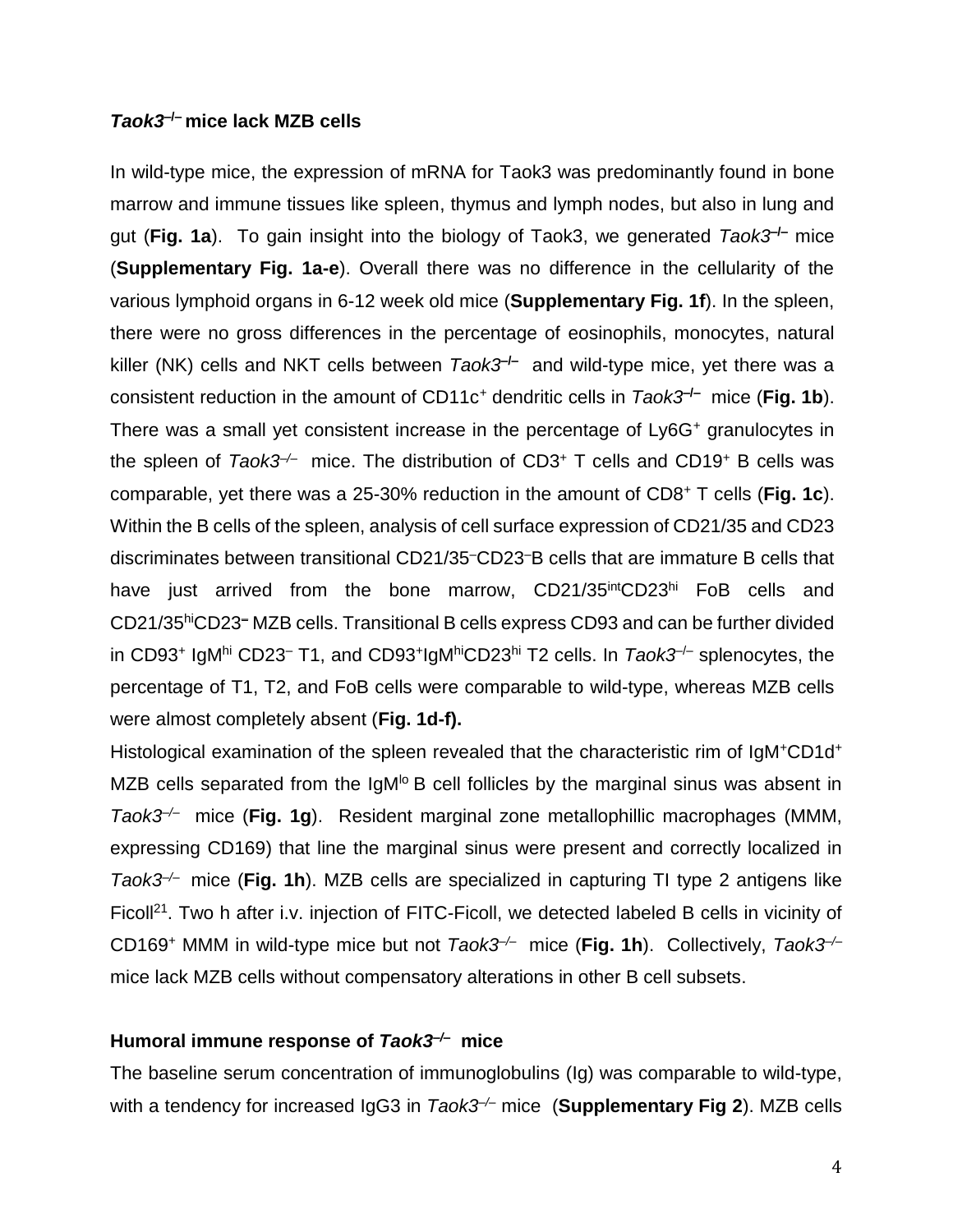acutely produce TI Ig to polysaccharide particulate antigens like Ficoll<sup>[1,](#page-23-0) [22](#page-25-0)</sup>. However, in response to immunization with trinitrophenyl (TNP) hapten-conjugated Ficoll, there was no reduction in the concentration of TNP-specific IgG1, IgG3 and IgM in *Taok3–/–* compared with wild-type mice (**Fig. 1i** and **Supplementary Fig 2** ). The intact TNPspecific Ig response as not due to compensatory increase in recirculating MZB cells outside the spleen (data not shown). B1 B cells can also respond to TNP-Ficoll antigen, in the complete absence of MZB cells<sup>[2](#page-23-1)</sup>. The numbers of B220<sup>+</sup>CD5<sup>+</sup> B1a and CD5<sup>-</sup> B1b B cells of the peritoneal cavity were identical in wild-type and  $Taok3<sup>-/-</sup>$  mice (Fig. 1j), which may explain the intact humoral immune response to TNP-Ficoll. MZB cells are indispensable for mounting low affinity IgM phosphorylcholine (PC)-specific antibody responses to encapsulated bacteria like *Streptococcus pneumonia* when these reach the bloodstream<sup>[1,](#page-23-0) [2,](#page-23-1) [23](#page-25-1)</sup>. We injected 1  $\times$  10<sup>8</sup> heat inactivated pneumococci i.v. and measured the IgM response antigen 5 days later. Whereas wild-type mice readily mounted an anti-PC IgM response, the titer of PC-specific IgM was severely reduced in *Taok3–/–* mice (**Fig. 1k**). These findings show that *Taok3<sup>→</sup>* mice form normal responses to the TI-2 antigen Ficoll, but not to the TI-1 antigen *S. pneumoniae*.

### **MZB defect of** *Taok3–/–* **mice is B cell-intrinsic**

The development and survival of MZB cells depends on integrin signaling and correct positioning in the marginal zone<sup>[18,](#page-24-2) [24-26](#page-25-2)</sup>. As the structure of the marginal zone was not normal in *Taok3<sup>-/-</sup>* mice, and other defects were found in neutrophils, DCs and CD8<sup>+</sup> T cells, we next addressed if the defect in MZB cell development was cell intrinsic, or caused by changes in the stromal structures or other hematopoietic cells. We therefore created mixed bone marrow chimeric mice by lethally irradiating CD45.1.CD45.2 C57BL/6 mice and reconstituting them with an equal mix of CD45.1 wild-type and CD45.2 *Taok3–/–* BM cells. Chimerism was complete 6-8 weeks after transfer with each donor genotype contributing to 50% of monocytes and neutrophils in the blood and various organs (data not shown). Whereas CD23hiCD21/35lo Fo B were completely chimeric (**Fig. 2a**), CD21hiCD23<sup>lo</sup>MZB cells were generated almost exclusively from the CD45.1 wild-type hematopoietic cells. As the marginal zone was fully restored in chimeric mice (data not shown), these findings demonstrate that the defect in MZB development is not due to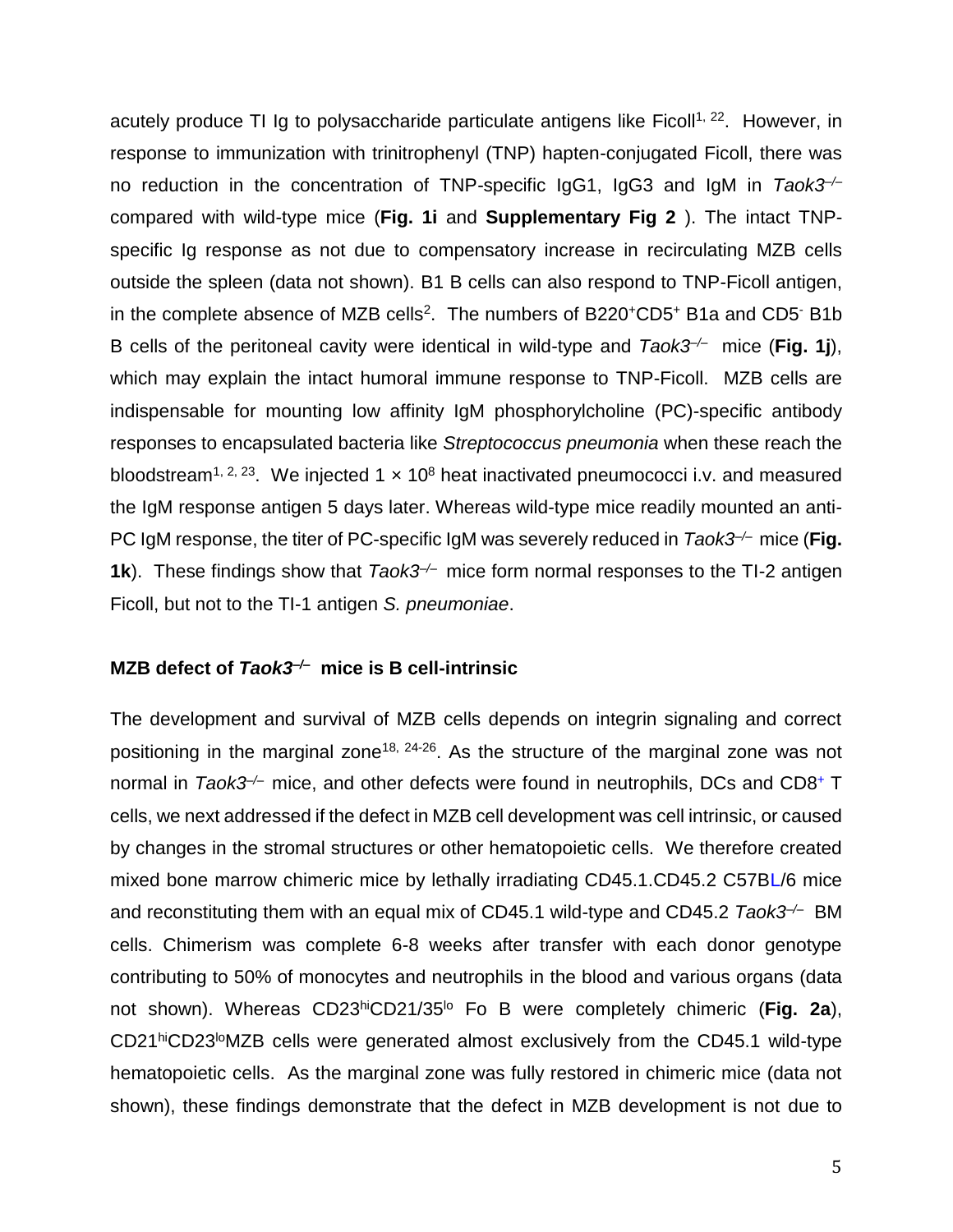changes in environment, but cell-intrinsic. We next evaluated at which stage of B cell development the MZB development might be compromised. In the bone marrow of chimeric mice, pro-B cells, cycling pre-B cells, pre-B cells and immature B cells were all equally distributed amongst both genotypes (**Fig. 2b**). In the spleen however, there was an overrepresentation of T1 cells of the CD45.1 wild-type genotype. This effect was less marked in T2 B cells. Collectively, loss of MZB cells in *Taok3<sup>-/-</sup>* mice is cell intrinsic and B cell development is compromised from the T1 stage onwards.

### **Gene dosage effect of Taok3 deficiency**

To address if the amount of Taok3 affects B cell development, we analyzed heterozygous *Taok3+/–* mice and took advantage of the fact that the gene trap construct made to inactivate the *Taok3* locus contained a splice acceptor that was flanked by *lox*P sites, allowing the partial reversal of the gene trap in cells of interest (**Supplementary Fig. 1a**). We therefore crossed wild-type, *Taok3+/– and Taok3–/–* mice to *mb1*Cre mice, in which Cre recombinase expression is under the control of the *Cd79a* promoter, active from the pre B cell stage onwards<sup>[27](#page-25-3)</sup>. When we analyzed the composition of splenic B cells in wildtype Cre<sup>+</sup> , *Taok3–/–* Cre*–* or *Taok3–/–* Cre<sup>+</sup> mice, we found that MZB cells were partially recovered by gene-trap reversal exclusively in the B cell lineage (**Fig. 2c,d**). The numbers of MZB cells of heterozygous *Taok3+/–* were intermediate between those of wild-type and *Taok3<sup>→</sup>* mice, and gene trap reversal of *Taok3<sup>+/-</sup>* mice led to a stronger recovery of MZB cells compared with reversal in *Taok3–/–* mice. Collectively, the defect in MZB development in *Taok3–/–* mice can be partially reversed by B cell specific gene trap removal.

### **Defective Notch activation in Taok3***–/–* **B cells**

The gene dose-dependent lack of MZB cells and preserved induction of immune responses to TNP-Ficoll in *Taok3<sup>-/-</sup>* mice resembles the phenotype of mice lacking Notch2 or RBP-J $\kappa$  in the B cell lineage<sup>[2,](#page-23-1) [6,](#page-23-2) [7](#page-23-3)</sup>. It has been shown that transitional B cells are instructed to become MZB cells via interaction with the Notch ligand Delta-like 1 (Dll1) expressed on stromal cells<sup>[4,](#page-23-4) [5](#page-23-5)</sup>. To address if Notch–mediated development of MZB cells was disrupted in *Taok3<sup>-/-</sup>* mice, we cultured CD93<sup>+</sup> transitional splenic B cells on OP9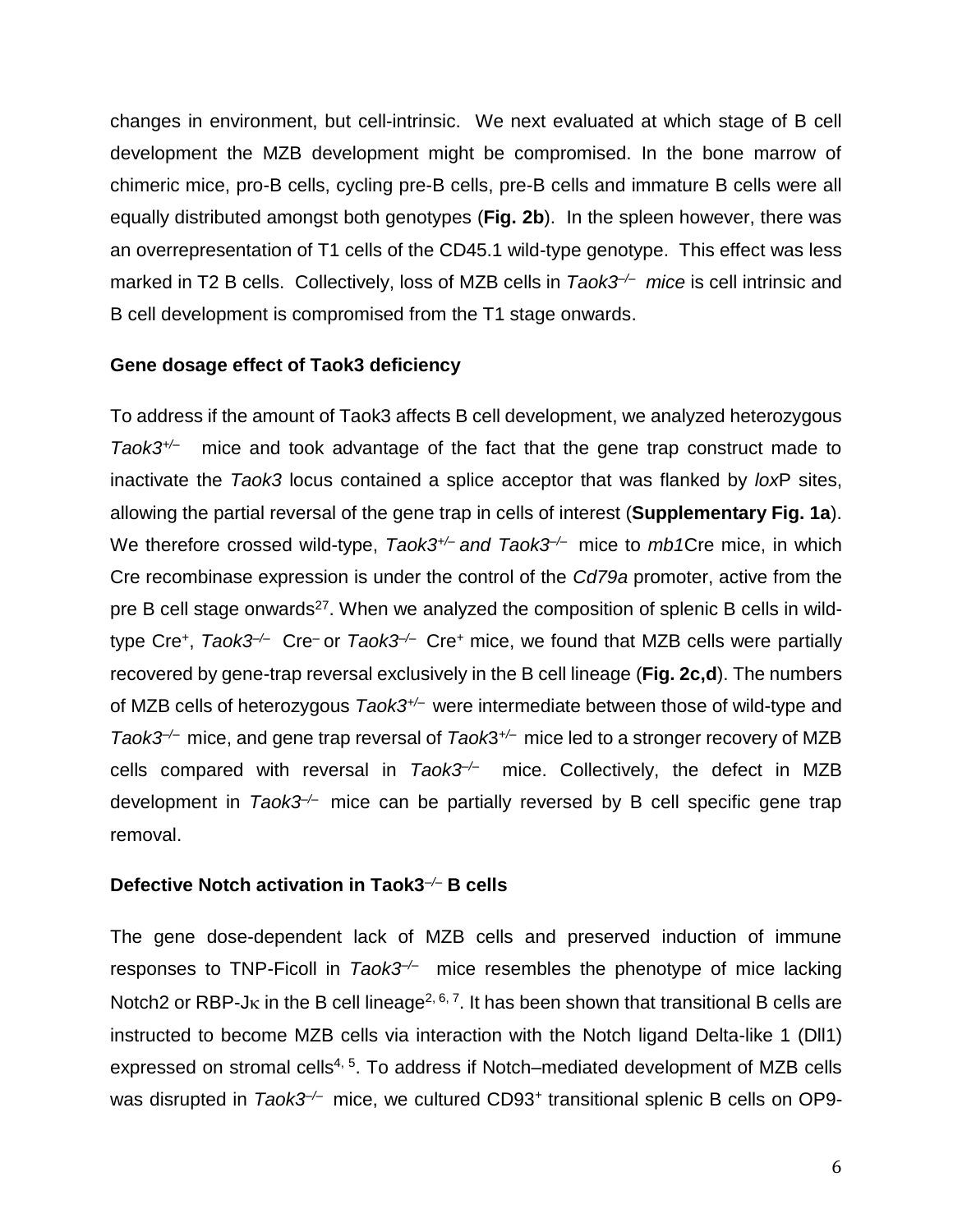GFP cells, or on OP9 cells stably transfected with Delta-like 1 (OP9-Dll1). Notch signaling was studied by measuring the mRNA of direct Notch targets genes *Dtx1, Hes1*, *Hes5* and *Hey1*[11](#page-24-6). When transitional B cells were cultured for 4h on OP9-Dll1 cells, there was induction of Notch target genes in wild-type but much less efficiently so in *Taok3–/–* mice (**Fig. 3a**). Strikingly, these differences were no longer apparent 18h later (data not shown), demonstrating that Taok3 was mainly involved in controlling rapid responsiveness to Dll1 ligation.

It is exceedingly difficult to model MZB development *in vitro*<sup>[28,](#page-25-4) [29](#page-25-5)</sup>. However, when wildtype CD93<sup>+</sup> transitional B cells were co-cultured with OP9-GFP cells in the presence of the B cell growth factor BAFF, there was induction of CD21 and IgM on 8-10% of *Taok3*+/+ cells. Culture on OP9-Dll1 induced expression of IgM and CD21 on roughly 20% of cells. However, *Taok3<sup>-/-</sup>* transitional B cells only upregulated CD21 and IgM on 10% of B cells when cultured on OP9-Dll1 cells (**Fig. 3b**). These differences were not due to alterations in BAFF signaling (**Supplementary Fig. 3a**) or BAFF induced survival (**Supplementary Fig. 3b**). Thus, Taok3 was necessary in transitional B cells for rapid Notch signaling and differentiatiation towards the MZB phenotype.

To address this point more directly, we performed a rescue experiment in which Notch2 expression was increased in *Taok3–/–* B cells. It was recently reported that *Irf4–/–* mice have an increase in MZB cells explained through a stabilization of intracellular Notch2<sup>[12](#page-24-7)</sup>. We set up breedings of *Taok3<sup>-/-</sup>* and *Irf4<sup>-/-</sup>* mice. We confirmed that *Irf4<sup>-/-</sup>* mice had a strong increase in MZB cells compared with *Irf4*+/+ mice (**Fig. 3c-d**). When *Taok3–/– Irf4– /–* mice were analyzed, the deficiency of MZB cells was completely reversed, and there were even higher percentages MZB cells compared with wild-type animals. We validated that *Taok3<sup>-/-</sup>* mice did not have an increased intracellular accumulation of IRF4 protein (data not shown). These data show that Taok3-deficiency leads to defective Notch signaling in transitional B cells and that the MZB phenotype of *Taok3–/–* mice can be rescued by IRF4 deficiency.

### **Taok3 controls the surface expression of ADAM10**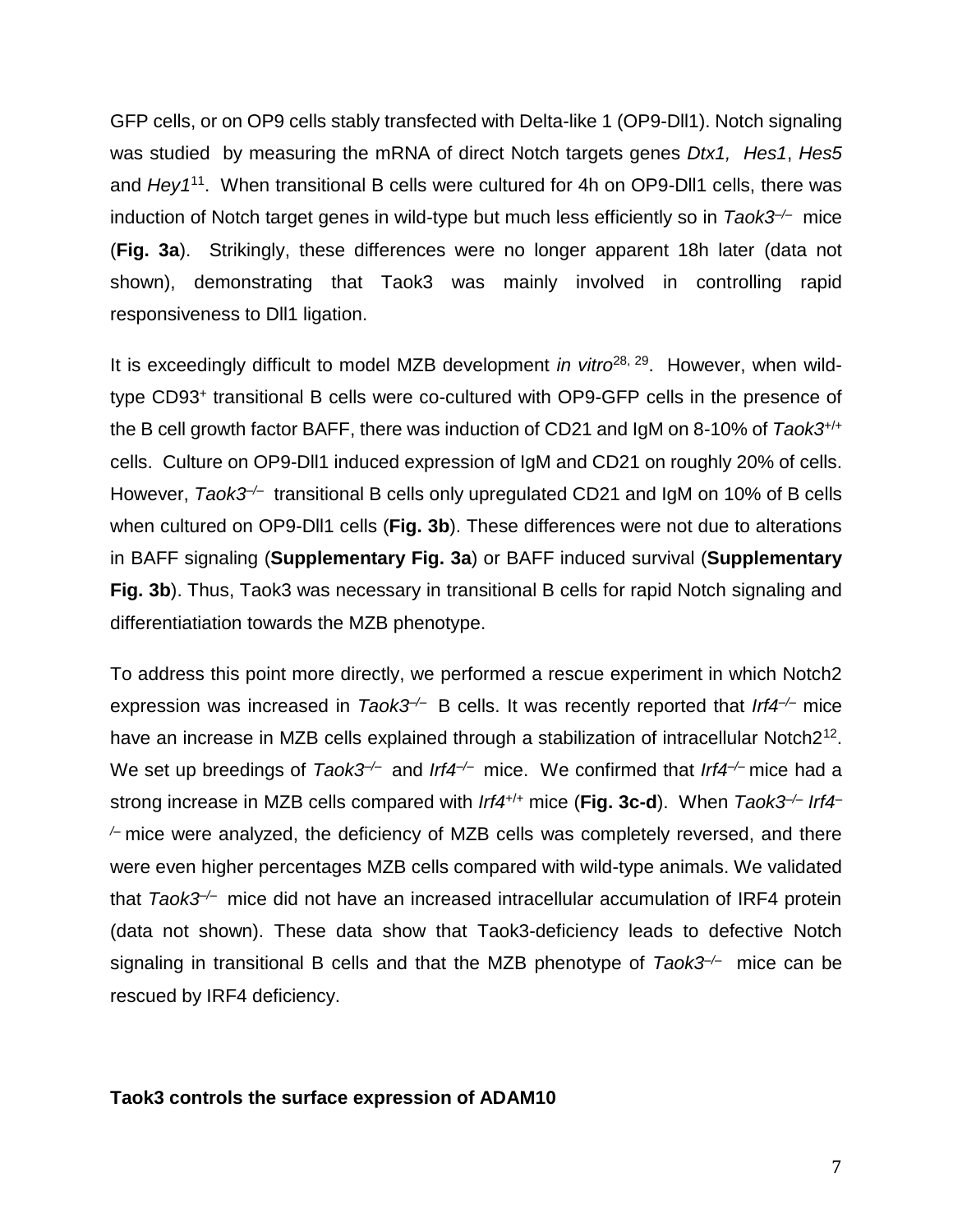We next studied how lack of a kinase might lead to reduced Notch signaling. By immunoblot analysis on lysates, Notch2 expression in *Taok3<sup>-/-</sup>* was similar to wild-type mice (**Supplementary Fig 4**). Looking at immunostained splenic sections and flow cytometry we found that the intensity of CD23 staining on B cell follicles (**Fig. 4a**) and FoB cells (**Fig. 4b**) were consistently higher in *Taok3–/–* compared with *Taok3*+/+ mice. This was not caused by altered *Cd23* mRNA (data not shown). We have previously shown that the metalloproteinase ADAM10 determines the intensity of CD23 on the B cell plasma membrane, by cleaving CD23 to generate a sCD23 fragment<sup>[10,](#page-24-8) [30](#page-25-6)</sup>. We found that the baseline serum concentration of sCD23 was significantly reduced in *Taok3–/–* mice compared with wild-type mice (**Fig. 4c**). Injection of the 19G5 antibody against the CD23 stalk causes a conformational change in CD23 rendering it highly sensitive to cleavage by ADAM[10](#page-24-8)<sup>10</sup>. After 19G5 injection in wild-type mice, there was an almost 100-fold increase in the serum levels of sCD23. This effect was strongly reduced in *Taok3–/–* mice, suggesting a defect in the enzymatic activity of ADAM10 (**Fig. 4d**). The defect in ADAM10 bioactivity was addressed further by studying the cleavage of other ADAM10 substrates. A well-known substrate of ADAM10 is the amyloid precursor protein (APP), involved in the pathogenesis of Alzheimer's disease<sup>[31](#page-25-7)</sup>. The ADAM10 causes the cleavage of cell bound APP into a membrane bound APP  $\alpha$ -stub and the release of soluble APP $\alpha$ . As APP is produced by mouse fibroblasts as well as neuronal cells, we generated mouse embryonic fibroblast (MEF) cell lines of wild-type and *Taok3<sup>-/-</sup>* mice and found that *Taok3*<sup>-</sup>  $\ell$  MEFs had a consistently lower expression of the APP  $\alpha$ -stub on their cell surface, suggestive of reduced ADAM10 activity in *Taok3<sup>-/-</sup>* mice. When MEFs were transfected with full length APP, we could also measure the release of sAPP $\alpha$  in the concentrated supernatant, and found that MEFs derived from *Taok3<sup>-/-</sup>* mice generated less sAPP $\alpha$ compared with *Taok3*+/+ mice, suggestive indeed of reduced ADAM10 bioactivity (**Supplementary Fig. 5**).

ADAM10 is known to cleave substrates when expressed on the cell surface, and we have reported that ADAM[10](#page-24-8) can be detected by flow cytometry on lymphocytes<sup>10</sup>. We found that 5-6% of CD93<sup>+</sup> transitional B cells of the spleen of wild-type mice expressed ADAM10 on their cell surface, yet this expression was almost completely absent in *Taok3–/–* mice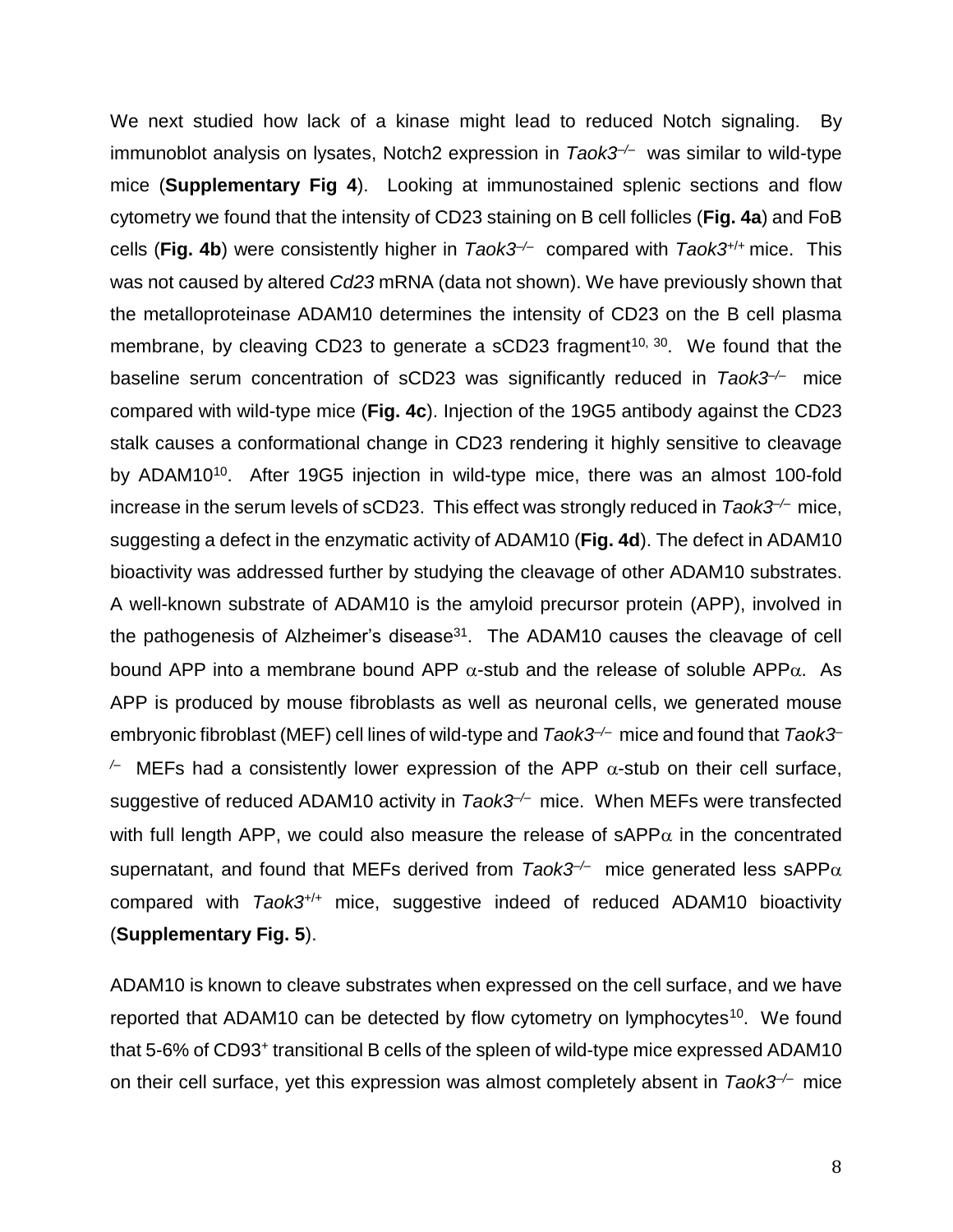(**Fig. 4e**). However, the expression of the pool of ADAM10, composed of pro- and of mature ADAM10, in cell lysates of transitional B cells was identical between wild-type and *Taok3<sup>→</sup>* mice (**Supplementary Fig. 6**). In *Irf4<sup>* $/$ *</sup>* T1 B cells there was a marked increase in surface ADAM10 staining compared with *Irf4*<sup>+/+</sup> mice. In compound *Taok3<sup>-/-</sup> Irf4<sup>-/-</sup>* mice the defect of ADAM10 expression seen in *Taok3–/–* mice was restored well above the intensity seen in *Taok3* wild-type mice, suggesting that lack of IRF4 restored MZB numbers through upregulation of ADAM10 on T1 B cells (**Fig. 4f**). There was a strong correlation between the number of T1 cells expressing surface ADAM10 and the final pool of mature MZB cells in mice of various genotype (**Fig 4g**). Collectively, Taok3-/- mice lacked surface ADAM10 on T1 B cells and the return of ADAM10 on T1 B cells was accompanied by return of MZB cells, suggesting that the expression of ADAM10 on the surface of might be a crucial event in MZB development

### **ADAM10 marks MZB commitment in T1B cells**

The lineage choice of transitional B cells to become FoB or MZB cell depends on the repertoire of the BCR and the strength of BCR signaling<sup>[14-16](#page-24-0)</sup>. We therefore reasoned that positive selection events of MZB cells acting through the BCR in transitional B cells might affect the surface expression of ADAM10. To test this, we first purified CD93<sup>+</sup> transitional B cells and stimulated them with soluble BCR crosslinking using anti-IgM F(ab')2 fragments. In unstimulated wild-type cells, ADAM10 expression was mainly found in discrete punctate area inside transitional B cells. Within 20 min following BCR stimulation, there was a relocalization of ADAM10 to a single cap-like region on the B cell, a lipid-raft and tetraspanin rich region concentrating the BCR, Ig $\alpha$ , Ras, and BLNK $^{32}$  $^{32}$  $^{32}$ . Simultaneous staining for IgM revealed colocalization with ADAM10 with the capped BCR (data not shown). This capping of ADAM10 was not seen in BCR cross-linked *Taok3–/–* transitional B cells (**Fig. 5a**).

We next studied if positive selection in a more physiological context would also affect ADAM10 surface expression on T1 B cells. Previously, we have created transgenic mice expressing the VH81x heavy chain, that pairs with a limited repertoire of endogenous light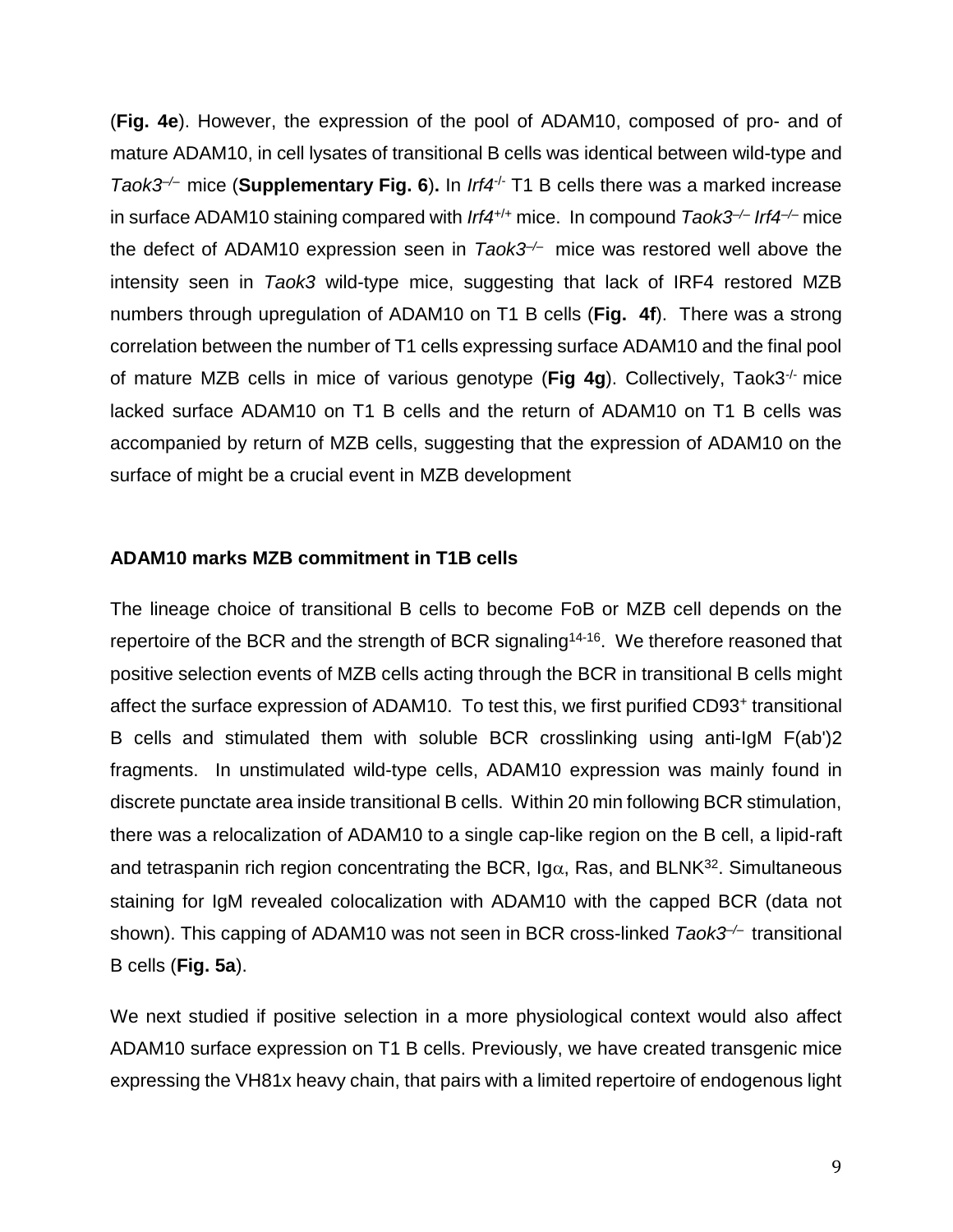chains through binding constraints, thus generating a BCR that recognizes an endogenous self- or microbiome-derived ligand. These mice have been used to understand the mechanisms of positive selection of cells in the MZB pool<sup>[14](#page-24-0)</sup>. We crossed *Taok3–/–* mice to VH81x Tg mice, and stained spleen sections for the presence of clonotype specific B cells (**Fig 5b**). In VH81x Tg mice with wild-type levels of Taok3, the clonotype<sup>+</sup> cells were almost exclusively found in the splenic marginal zone, whereas in VH81x Tg *Taok3–/–* mice, these cells were absent. Flow cytometry also showed massive expansion of MZB cells in VH81x Tg mice, yet when Taok3 was inactivated, MZB cells were absent (**Fig. 5c**). We also performed flow cytometry using antibodies recognizing the VH81x Ig heavy chain and the pairing  $V_{\kappa}$ 1C light chain. This staining revealed that in *Taok3*<sup>+/+</sup> VH81x Tg mice the majority of the clone was found in the CD21<sup>hi</sup> MZB cell gate, whereas in *Taok3<sup>→</sup>* VH81x Tg there were less clonotype specific B cells among splenic CD19<sup>+</sup> cells, and the majority of remaining clonotype specific cells had a FoB cell phenotype (**Fig 5d-e**). The percentage of T1 cells expressing surface ADAM10 was strongly increased in VH81x Tg mice, an effect that was abolished by crossing these mice to *Taok3–/–* mice (**Fig. 5f**). Again there was a strong correlation between the percentage of mature MZB cells and the percentage of surface ADAM10<sup>+</sup> T1 cells in mice across all genotypes (data not shown).

We finally reasoned that expression of ADAM10 on T1B cells might mark commitment of these cells to become MZB cells. The high numbers of T1 B cells in the spleens of VH81x Tg mice allowed us to obtain sufficient cells to perform adoptive transfer experiments into B cell-deficient Rag2<sup>-/-</sup> mice. We therefore purified CD45.2<sup>+</sup> CD93<sup>+</sup> transitional B cells by magnetic pre-enrichment and subsequently sorted cells into ADAM10 surface-positive CD23-T1B cells, ADAM10 surface-negative CD23- T1B cells, and CD23<sup>+</sup> T2B cells (which do not express high levels of ADAM10 anyway, see fig. 4e). These were injected simultaneously with ten times higher numbers of CD45.1 wild type splenic cells, to avoid homeostatic proliferation that might bias to MZB development (**Fig. 5g**). Five days after transfer, the fate of transferred CD45.2 cells was studied by flow cytometry on spleen cells and confocal analysis of the spleen. Whereas T2B cells and ADAM10 surface-negative T1 B cells gave rise to both FoB and MZB cells, the ADAM10 surface-positive T1 B cells exclusively gave rise to CD21hi CD23- MZB cells (**Fig. 5h**). Histological analysis of the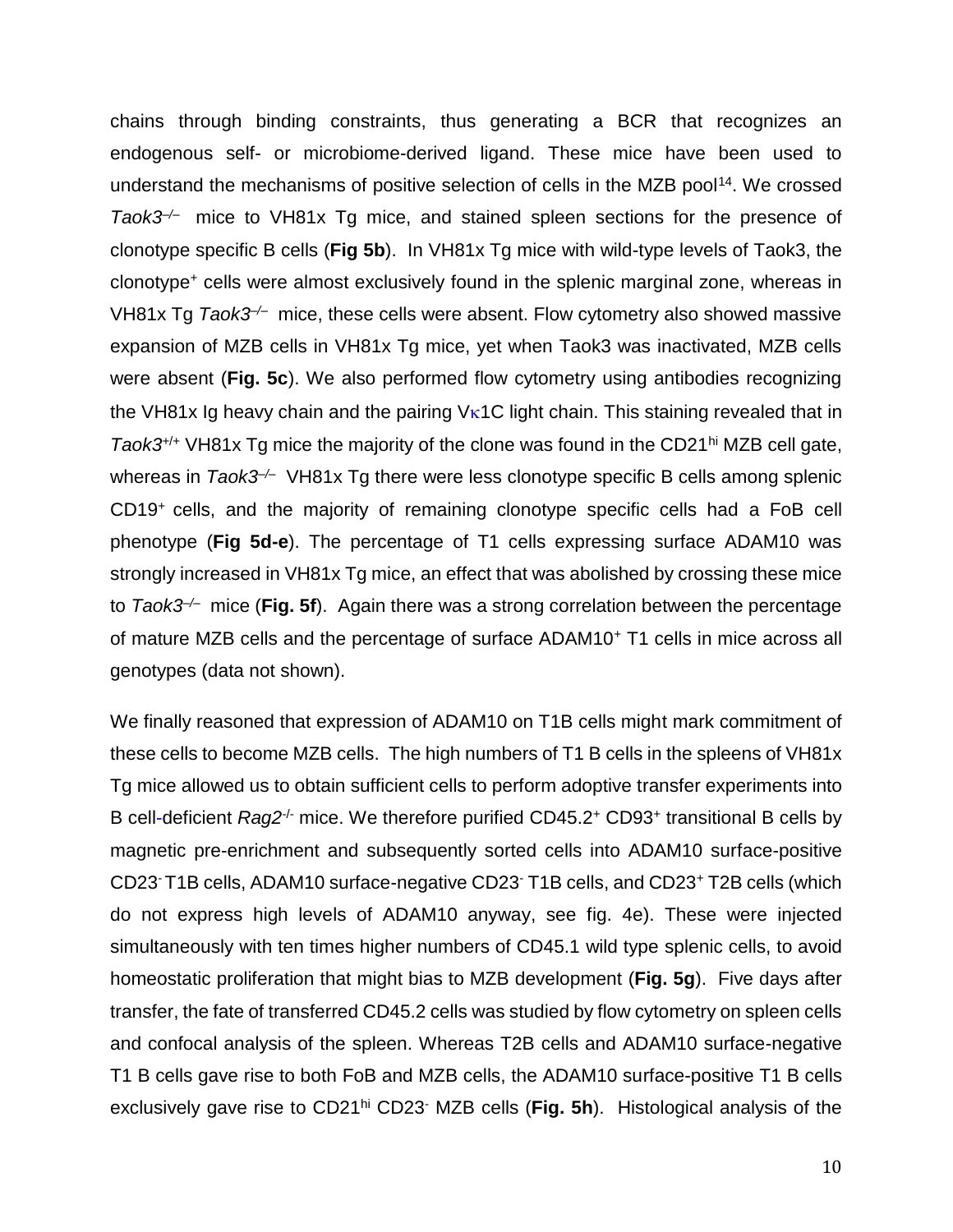spleen also revealed that these CD45.2<sup>+</sup> ADAM10<sup>+</sup> T1 derived MZB cells were predominantly found in the marginal zone of the spleen (**Fig. 5i**). Previously, others have proposed that preMZB cells can be identified amongst a pool of TB cells, and that these cells exhibited higher expression of CD21 and CD1d, but it is unclear if this would be a T1B or T2B stage<sup>[6,](#page-23-2) [16](#page-24-9)</sup>. We found that T1 B cells that expressed surface levels of ADAM10 were higher in the expression of CD21 and CD1d, compared with T1B cells lacking ADAM10 surface expression (**Supplementary Fig 7**). These data confirm our hypothesis that ADAM10 surface expression marks progenitor T1B cells committed to become MZB cells after positive selection.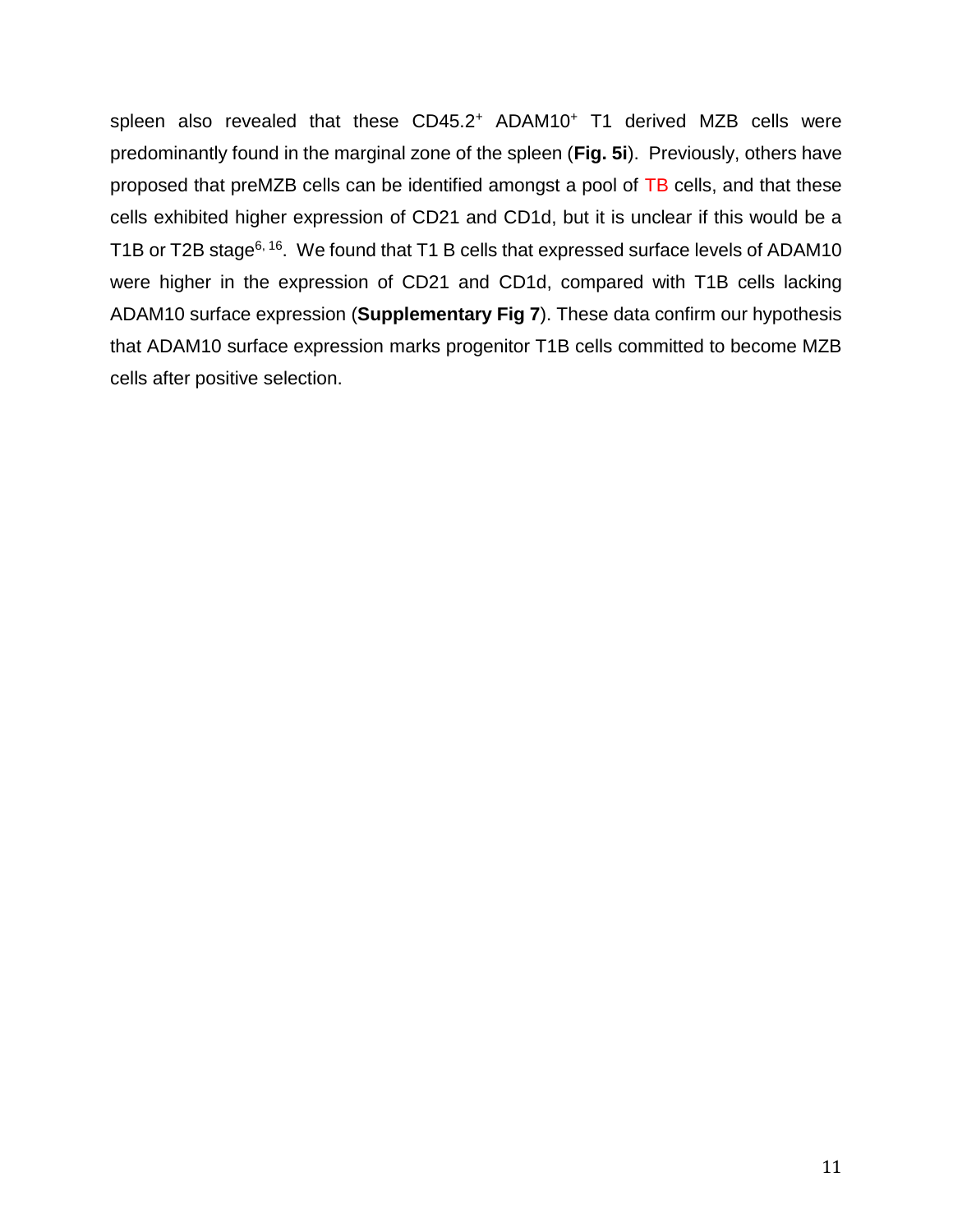#### **Discussion**

Our understanding of the development of splenic MZB from immature transitional B cells is dominated by three lines of thought<sup>[18](#page-24-2)</sup>. First, integrin and chemokine signals are crucial for retention and complex shuttling of MZB cells in and around the marginal zone. Loss of these interactions led to loss of MZB cells in many mouse strains<sup>[21,](#page-24-5) [25,](#page-25-9) [26,](#page-25-10) [33](#page-25-11)</sup>. Secondly, Notch2 ligation by DII1 expressed on stromal cells is required for MZB development<sup>[2-13](#page-23-1)</sup>, and maintenance of MZB identity<sup>[12,](#page-24-7) [34](#page-26-0)</sup>. Thirdly, the quality and the strength of the BCR repertoire determine whether positive selection of immature B cells by self ligands or microbiome derived ligands leads to deletion, FoB cell or MZB development<sup>[14-16,](#page-24-0) [35](#page-26-1)</sup>. It has been unclear how these three pathways are related.

Pillai et al. proposed that strong BCR signals favour FoB, whereas weak BCR signals promote MZB cell development<sup>[17,](#page-24-1) [18,](#page-24-2) [36,](#page-26-2) [37](#page-26-3)</sup>, although other investigators refuted this idea<sup>[11,](#page-24-6)</sup> <sup>[15](#page-24-10)</sup>. It was proposed that strong BCR signals render transitional cells in the follicle impervious to the presence of Dll1 mediated triggering of Notch2, whereas weak BCR signaling may enhance the expression of one or more components of the Notch2 signaling pathway[36](#page-26-2). These inhibitory or enhancing signals or the precise stage of B cell development where BCR signaling and Notch permissiveness intersect have never been identified to date. Here, by careful analysis of *Taok3<sup>→</sup>* mice we show that BCR mediated positive selection of B cell progenitors at the T1B cell stage is linked to MZB development through acquisition of membrane expression of ADAM10 that cleaves and activates Notch2. ADAM10 is expressed on a subset of transitional B cells, is redistributed to the immunocap following BCR crosslinking, and highly expressed on the surface of T1B cells. We believe that the 5-10% of ADAM10<sup>+</sup> transitional B cells that are found in the steady state represent the cells that are undergoing positive selection to become MZB cells, supported by our observation that these cells only become MZB cell upon adoptive transfer.

How exactly B cell positive selection and BCR signaling intermediates cause Taok3 activation and ADAM10 surface expression will require further study. The levels of Taok3mRNA remain stable throughout B cell development from hematopoietic cells, and are not altered during B cell activation (data not shown) suggesting that Taok3 might be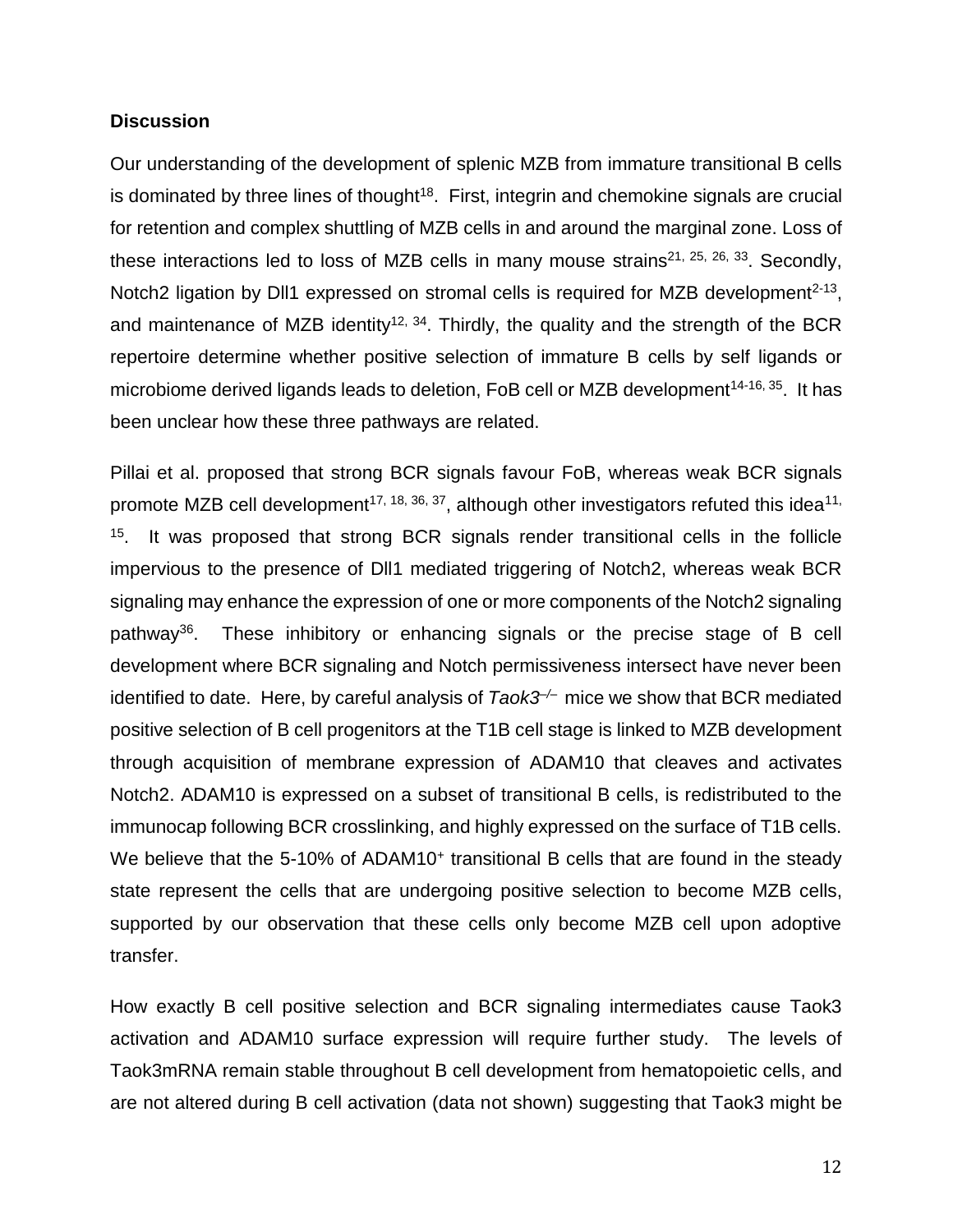mainly regulated by posttranslational modifications or protein stabilization. It was recently proposed that ADAM10 forms a homodimer in the cell membrane as does ADAM17, a key feature in the proposed regulation mechanism of ADAM activation<sup>[38](#page-26-4)</sup>. Although we did observe differences in the processing and oligomerization of ADAM10 in *Taok3–/–* mice (data not shown), more research is warranted. Much more is known about the regulation of ADAM17, which can also cleave Notch. The phosphorylation of ADAM17 by ERK kinase on Threonine735 regulates ADAM17 dimerization and enzymatic activity<sup>[39](#page-26-5)</sup>. A conserved threonine in position 719 might have the same effect on dimerization of ADAM10, a hypothesis we are currently testing. Taok3 is a serine/threonine MAP3 Kinase and is likely upstream of ERK, JNK or p38 Map Kinase (unpublished observations and <sup>[40](#page-26-6)</sup>). Although it is likely therefore that lack of MAPK mediated ADAM10 surface expression is the explanation for the MZB phenotype of Taok3-deficient mice, we also need to consider additional effects of Taok3 on MAPK-driven activation of NF- $\kappa$ B, as canonical NF- $\kappa$ B1 collaborates with Notch 2 in driving MZB fate determination $8$ .

We found that the ADAM10 mediated cleavage of APP is also reduced in *Taok3<sup>-/-</sup>* mice, suggesting that the BCR is not the only upstream regulator of Taok3 and ADAM10 bioactivity. However, Taok3 is not absolutely or always required for ADAM10 or Notch2 activation, as *Taok3–/–* mice do not phenocopy all aspects of ADAM10 or Notch2 deficiency. Adam10<sup>→</sup> or Notch2<sup>→</sup> mice are embryonic lethal, whereas *Taok3*<sup>→</sup> mice are not. Our *in vitro* findings using OP9-Dll1 cells to stimulate transitional B cells suggest that the phenotype of *Taok3–/–* mice is the result of disruption of short-lived Notch-Notch-ligand interactions. Such short-lived interactions might occur on the MRC network of the B cell follicles, and might be restricted in time due to the continuous shuttling behavior of MZB cells from the MZ to the B cell follicles<sup>[5,](#page-23-5) [24](#page-25-2)</sup>.

Our data resolve a longstanding confusion in the field as to the precise identity of MZB precursors. It was long held that MZB cells emanate from progenitors with a CD23<sup>+</sup> T2B phenotype that express CD1d and CD21<sup>[6,](#page-23-2) [10,](#page-24-8) [17,](#page-24-1) [41](#page-26-7)</sup>. Others have also proposed that FoB cells can develop into MZB cells, particularly in immunodeficient and lymphopenic hosts, a process that might be driven by homeostatic proliferation<sup>[24,](#page-25-2) [41,](#page-26-7) [42](#page-26-8)</sup>. Data from mice in which the repertoire of developing MZB cells was followed by measuring the junctional diversity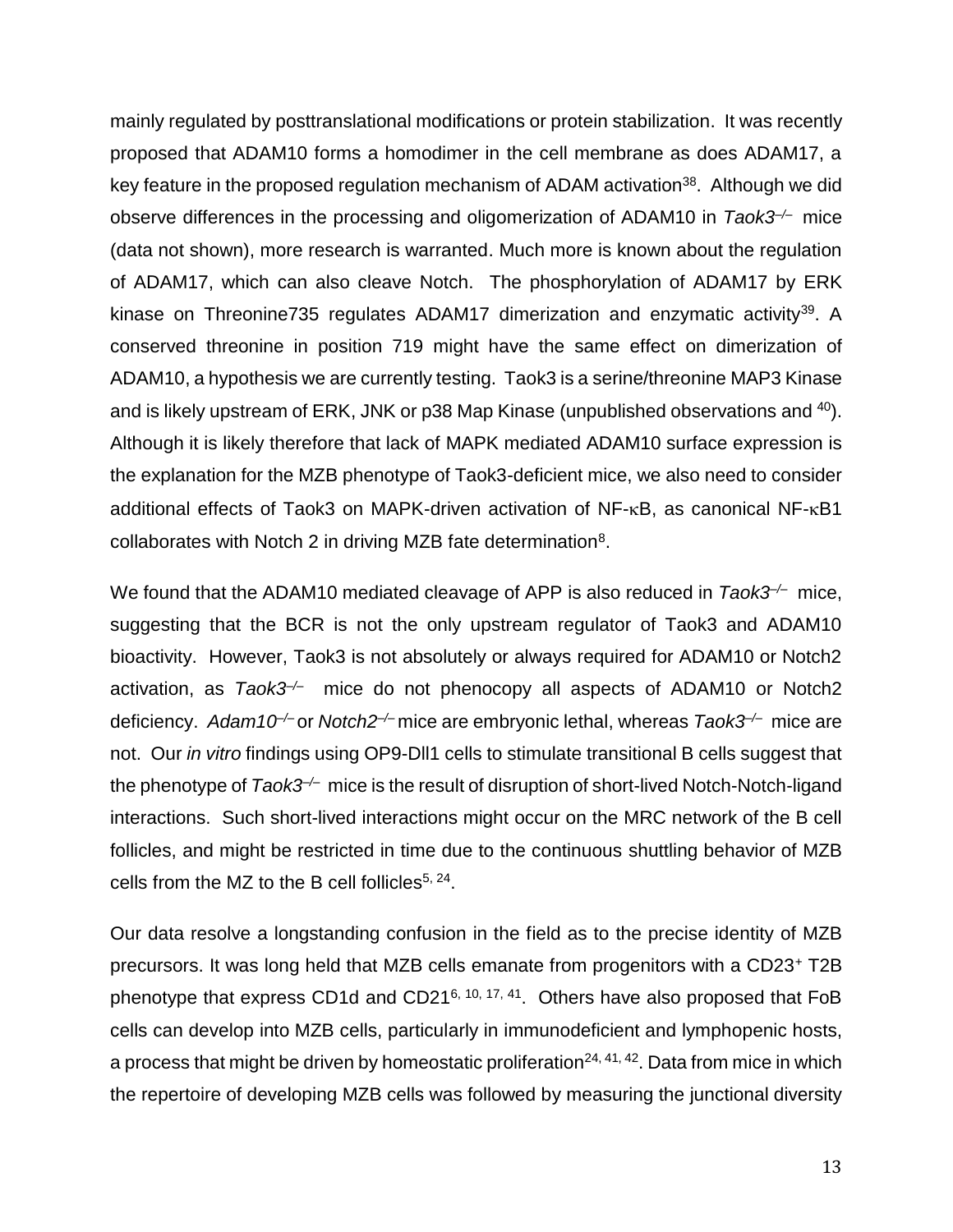of the heavy chain CDR3 region revealed that T1B cells were the most likely direct progenitors for MZB cells<sup>[16](#page-24-9)</sup>. Our data using adoptive transfer, as well as the strong correlations between ADAM10 expression on T1B cells and final population size of the MZB pool suggest that indeed commitment of MZB cells is made at the T1B cell stage, and that surface ADAM10 staining is a robust marker for identifying cells in which MZB commitment is complete. However, we could show that some T2B cells could still differentiate into MZB cells. We predict that also those T2B cells upregulate ADAM10 surface expression after adoptive transfer *in vivo*<sup>[10](#page-24-8)</sup>.

In conclusion, we have shown that signals from the BCR control MZB lineage choice by regulating the surface expression of the metalloproteinase ADAM10 that has the potential to cleave and activate Notch2 in T1 transitional B cells undergoing positive selection.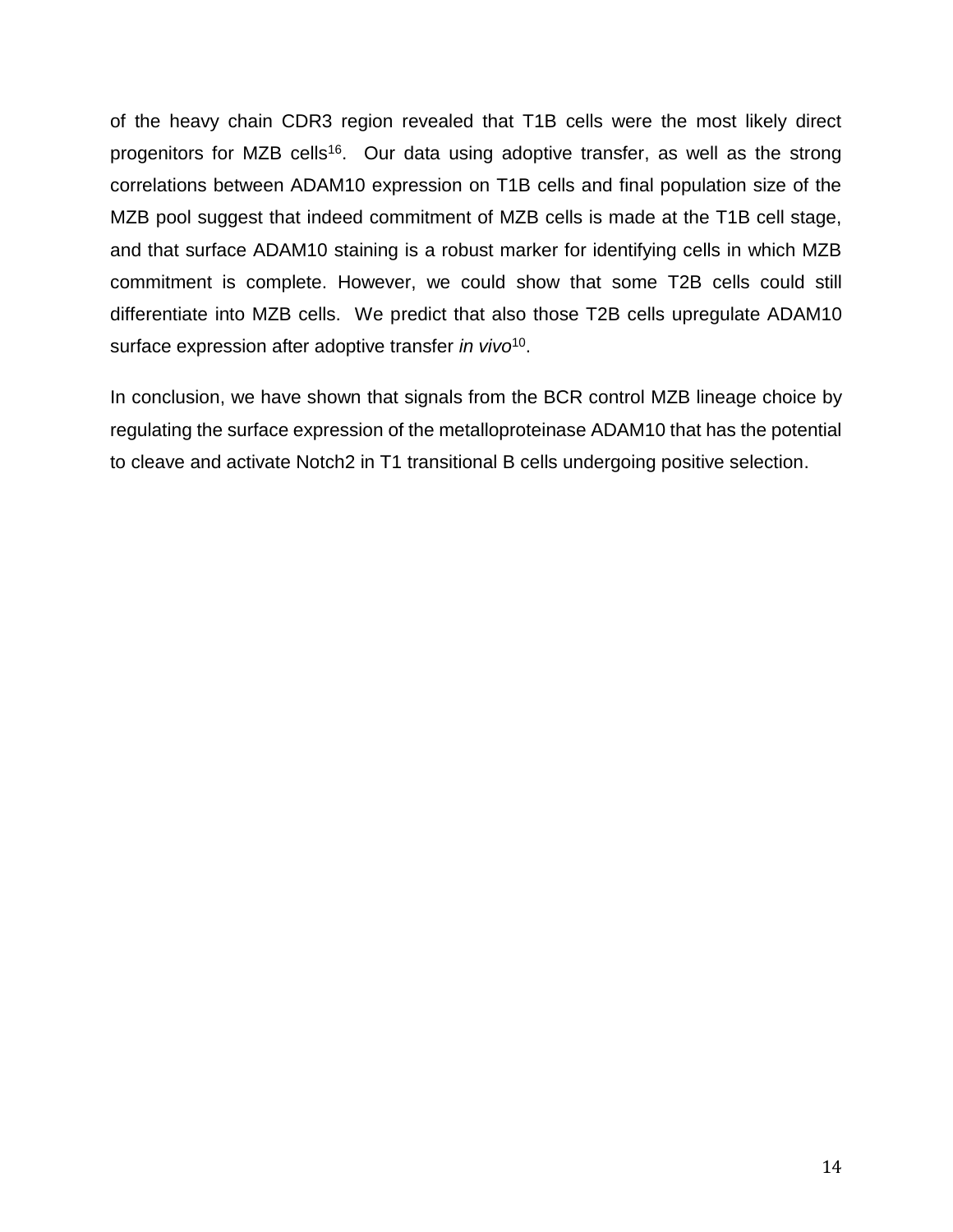# **ACKNOWLEDGEMENTS**

H.H. is supported by Ghent University Grant (GOA 01G02817). M.V. is supported by a FWO Fellowship (grant 3F023515W). P.P was supported by Marie Curie grant (MC 237581). S.J. is supported by FWO grant G085915N and a University of Ghent (MRP-GROUP-ID). M.K. is supported by Swiss National Science Foundation (SNF 310030- 163443/1). J.F.K. was supported by NIAID AI14782 and AI100005. B.N.L. was supported by an ERC consolidator grant 261231 and a University of Ghent Multidisciplinary Research Platform (MRP-GROUP-ID) and Ghent University Grant (GOA 01G02817).

### AUTHOR CONTRIBUTIONs

Hamida Hammad designed, performed and analyzed experiments and wrote the manuscript

Matthias Vanderkerken performed and analyzed experiments and wrote the manuscript Philippe Pouliot performed and analyzed experiments

Kim Deswarte performed and analyzed experiments

Wendy Toussaint performed and analyzed experiments

Karl Vergote performed and analyzed experiments

Lana Vandersarren performed and analyzed experiments

Sophie Janssens performed and analyzed experiments

Ioanna Ramou performed and analyzed experiments

Savvas N. Savvides performed and analyzed experiments

Jody J. Haigh constructed mice

Rudi Hendriks performed and analyzed experiments

Manfred Kopf provided crucial tools and analyzed experiments

Katleen Craessaerts performed and analyzed experiments

Bart de Strooper provided crucial tools and analyzed experiments

John F. Kearney provided crucial tools and analyzed experiments

Daniel H. Conrad provided crucial tools and analyzed experiments

Bart N. Lambrecht conceived the study, designed and analyzed experiments and wrote the manuscript

### COMPETING FINANCIAL INTERESTS

none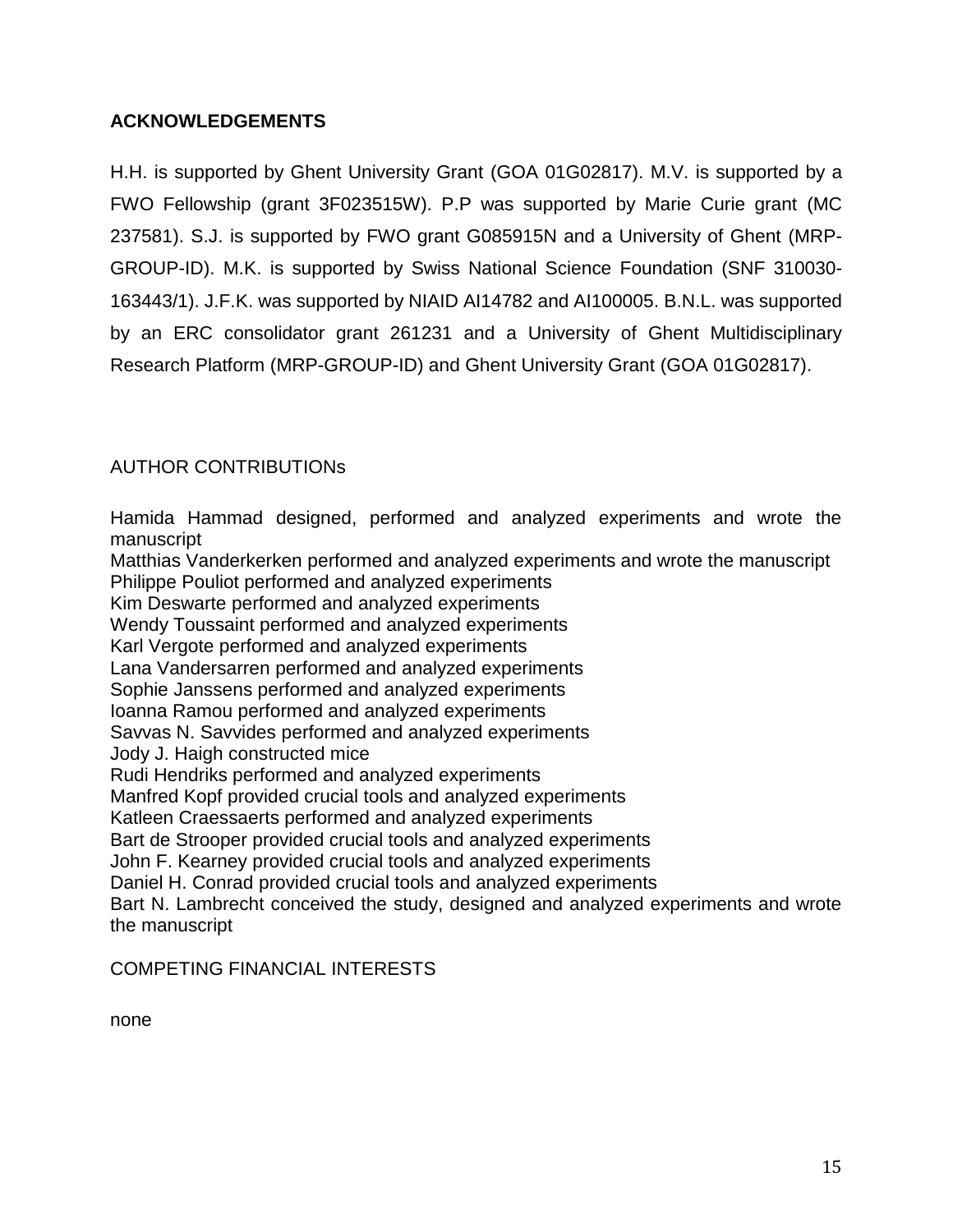### **METHODS Mice**

We generated *Taok3<sup>-/-</sup>* mice from ES cells (clone CC0463 from the Sanger Institute Gene Trap Resource (SIGTR), Cambridge, UK) in which a *lox*P flanked splicing acceptor (SA) preceding a nuclear  $\beta$ -galactosidase–neomycin resistance cassette and poly A tail was inserted as a gene trap in the intronic region between exon 1 and exon 2 of the *Taok3* gene, leading to premature transcriptional termination. ES cells were originally made in Sv129 background, but germline transmitting mice were backcrossed for 10 generations to C57Bl/6 mice. Control animals for *Taok3–/–* mice were *Taok3+/+* littermates from a heterozygous *Taok3+/–* breeding. *Irf4*-/- mice were obtained from Dr W. Agace, Lund University, and were originally derived from The Jackson laboratory. VH81x mice expressing the VH81x heavy chain, that pairs with a limited repertoire of endogenous light chains through binding constraints have been previously described[14](#page-24-0) . *Mb1*Cre mice, in which Cre recombinase expression is under the control of the *Cd79a* promoter, active from the pre B cell stage onwards were obtained from The Jackson laboratory and have been previously described<sup>[27](#page-25-3)</sup>. Mice were maintained under specific pathogen free conditions. All animal experiments and procedures were approved by the local animal ethics committee of Ghent University.

# **Flow cytometry**

Cells suspensions were obtained from the spleen, lymph nodes or the bone marrow of 6- 8 week old mice through a 100 µm mesh and red blood cell lysis. Surface stainings were performed in PBS using the following antibodies: CD19 (1D3; eBiosciences), CD93 (AA4.1; ebiosciences), CD23 (B3B4; eBiosciences), CD21/35 (4E3; eBiosciences), IgM (Il/41; BD biosciences), CD1d (1B1; BD Biosciences), CD3 (17A2; eBiosciences), CD4 (RM4-5; ebiosciences), CD8 (53-6.7; eBiosciences), CD11c (N418; eBiosciences), MHCII (M5/114.15.2; eBiosciences), Ly-6G (1A8; eBiosciences), Siglec F (E50-2440; BD biosciences), NK1.1 (PK136; BD biosciences), ADAM10 (139712; R&D systems).

For analysis of various B cell progenitors in the bone marrow, we stained red blood cell lysed bone marrow cells with antibodies to B220, CD43, CD24, CD19, lineage (CD3, Ly6G, CD11b, Ter119, NK1.1), according to a staining panel obtained from the Immgen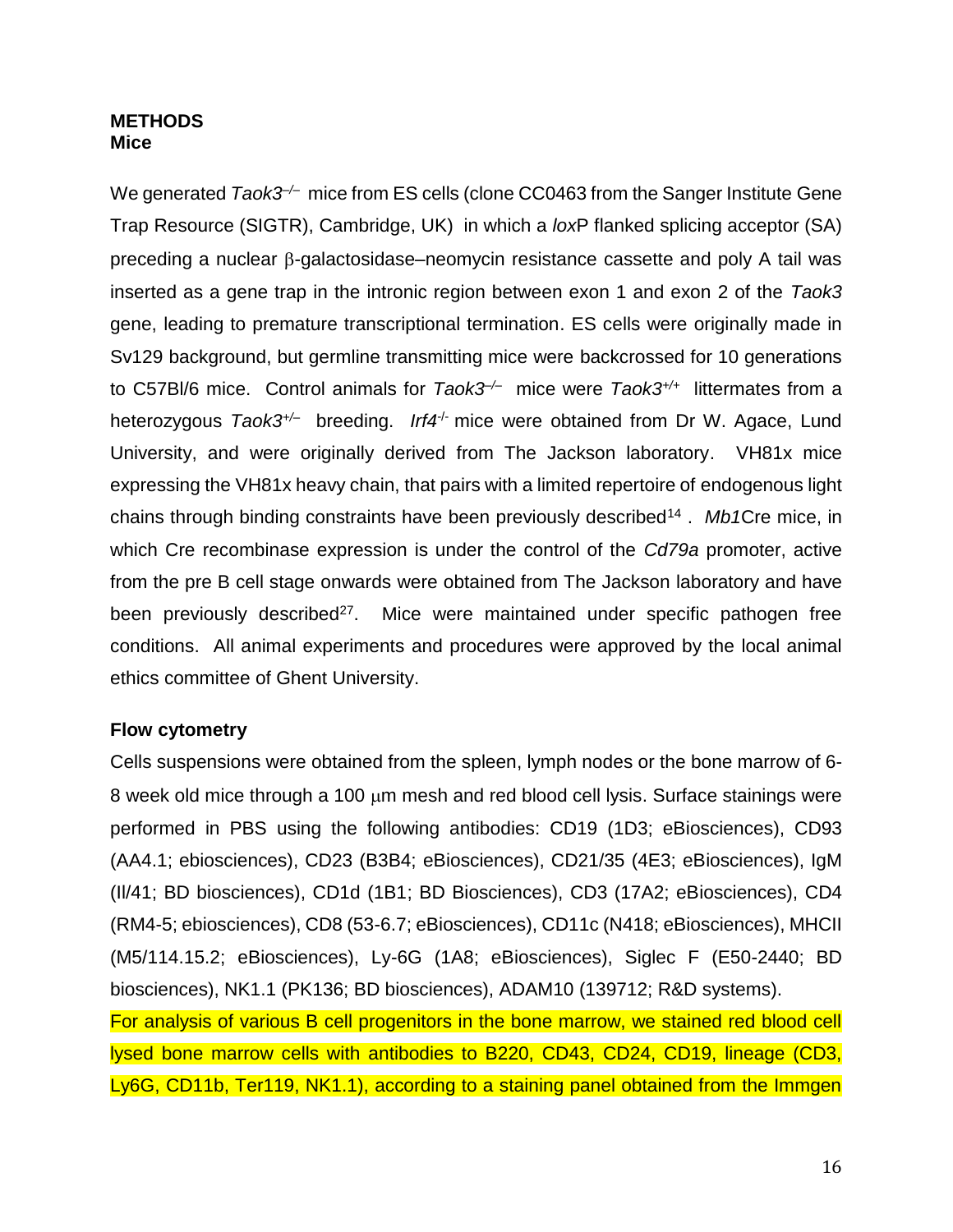consortium. For live-dead cell discrimination, we used a fixable viability dye eFluor506 (eBiosciences). Sample data were acquired with a 4 laser BD LSR Fortessa flow cytometer (BD Biosciences) using the BD FACSDiva Software. Data analysis was performed using FlowJo software (Treestar).

### **Immunizations**

For experiments addressing humoral immune responses, mice (n=6 per immunization and per genotype) were immunized with TNP-Ficoll (50 ug/ animal, i.v or i.p. in 200 ul PBS) or TNP-KLH in alumunium hydroxide (100  $\mu$ g/ animal, i.p. + 1 mg Alum in 200  $\mu$ l PBS) on day 0, followed by a booster of TNP-KLH of 100  $\mu$ g at day 35. TNP-Ficoll and KLH-TNP were from Biosearch Technologies and alumunium hydroxide. Immune responses were read out at day 0 (baseline), 7 (for TNP-Ficoll), 35 (pre-booster) and 42 for TNP-KLH/alum by measuring serum immunoglobulin levels. TNP-specific IgG1, IgG2, IgG3 and IgM antibodies were measured by commercially available ELISA (Biosearch Technologies).

For measuring the response to *Streptococcus pneumoniae*, 1x10<sup>8</sup> heat inactivated pneumococci were injected intravenously into wild-type (WT) and *Taok3–/–* mice and the IgM Ab response to the PC antigen 5 days later by commercially available ELISA.

Levels of sCD23 were measured in the serum at day 5 after 2 injections of 20  $\mu$ g of 19G5 antibody (directed against the stalk region of CD23) on day 0 and day2, by commercially available sCD23 ELISA (R&D systems), as described<sup>[10,](#page-24-8) [30](#page-25-6)</sup>. This 19G5 antibody causes ADAM10-dependent cleavage of sCD23.

# **Cleavage of amyloid precursor protein**

We generated mouse embryonic fibroblasts (MEF) from wild-type and *Taok3–/–* embryos.

# **Stimulation of transitional B cells on OP9-Dll1 cells**

OP9-Dll1 or control OP9-GFP cells were grown to 80% confluence in 24 well plates in optimized medium as described in detail<sup>[43](#page-26-9)</sup>. For enrichment of transitional B cells, red cell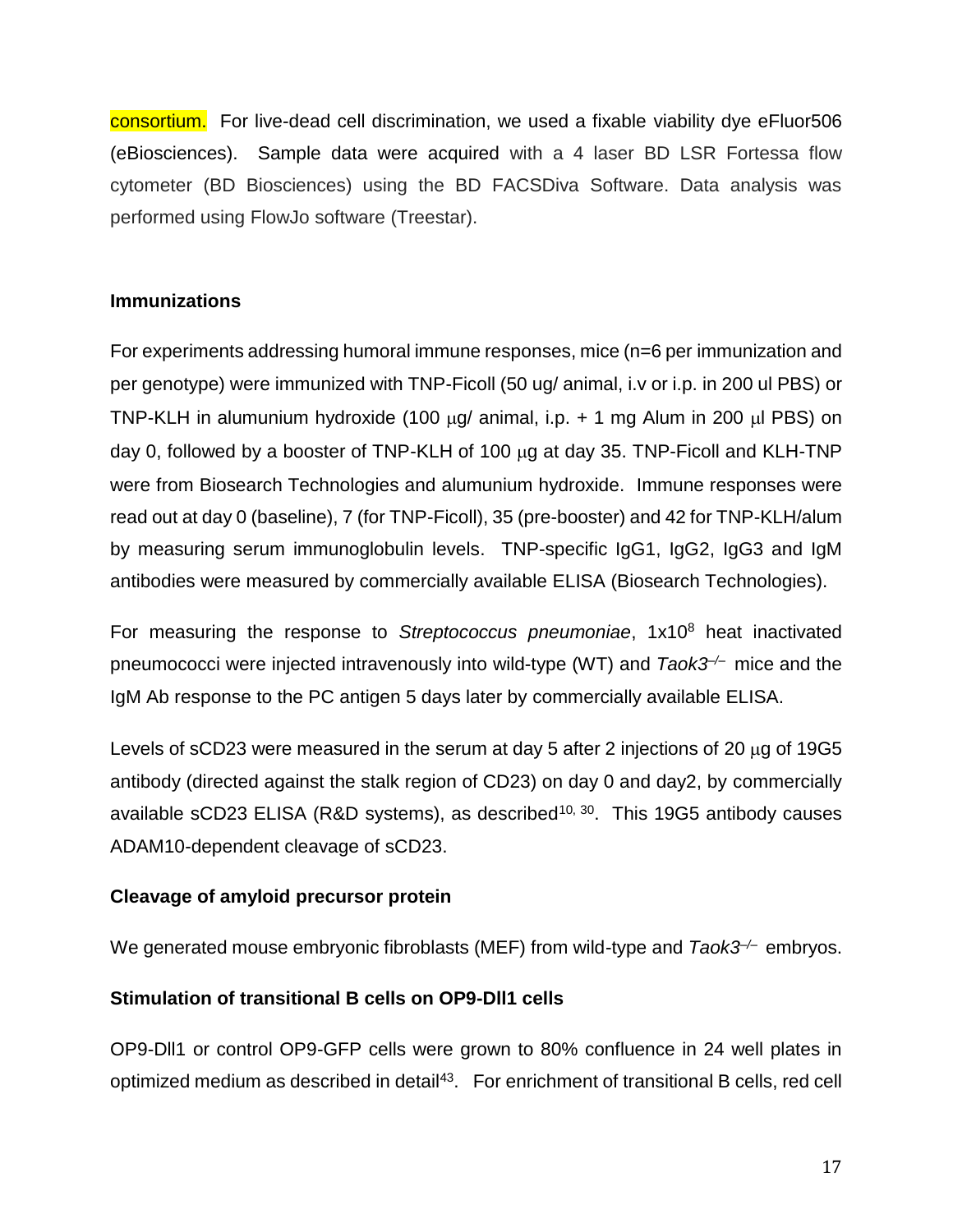lysis was performed first on spleen suspensions, cells washed and stained using CD93- APC. Cells were sorted using magnetic bead enrichment with anti-APC beads and LS columns (both from Miltenyi). Subsequently,  $5x10^5$  magnetically enriched CD93 (4AA.1)<sup>+</sup> transitional B cells were added to the OP9 cells. RNA was extracted at 4 and 18h after setting up the co-culture and cDNA was made using a commercially available kit (Transcriptor High Fidelty Kit, Roche). In some experiments, the B cell growth and survival factor BAFF (10 ng/ml; R&D systems) was added according to a published protocol<sup>[29](#page-25-5)</sup>, and cells were harvested for flow cytometry 3 days later. Survival was analyzed using flow cytometry by adding DAPI to the cells.

# **Confocal imaging**

Confocal imaging was performed on spleen sections or magnetically enriched transitional B cells. The following antibodies were used: ADAM10 (clone EPR5622, rabbit polyclonal) was purchased from Abcam. IgM (Il/41), B220 (RA3-6B2), CD45.2 (142) and CD1d (1B1) were obtained from BD Biosciences. CD3 (17A2) was obtained from ebiosciences. CD169 (MOMA-1) was obtained from Serotec Biorad. Briefly, 7um spleen frozen sections or purified CD93<sup>+</sup> transitional cells were fixed for 5 minutes in PFA 4%. After washing with PBS, sections were stained with the primary antibodies for 60 minutes at room temperature, followed by a 30 minute-incubation period with secondary antibodies (all obtained from Jackson Immunoresearch). For visualizing the NP-reactive pool of MZB cells, we injected FITC-labeled Ficoll (Biosearch Technologies) intravenously. After two hours mice were euthanized and the distribution of FITC-Ficoll on spleen sections, which were also stained for CD169 to delineate the marginal zone. Sections were counterstained with DAPI. Images were acquired on a Zeiss LSM710 confocal microscope equipped with 488nm, 561 nm and 633 nm lasers, and with a tunable 2-photon laser. Images were analyzed on Imaris software.

To reveal the clonotypic B cells of VH81x Tg mice, we used in house generated antibodies to the heavy chain of VH81x (clone MZ21, rat IgG2a, FITC labeled) and the Vκ1C light chain (clone FO27, rat IgG2a, AF647-labeled)<sup>[14](#page-24-0)</sup>.

# **Immunoblots**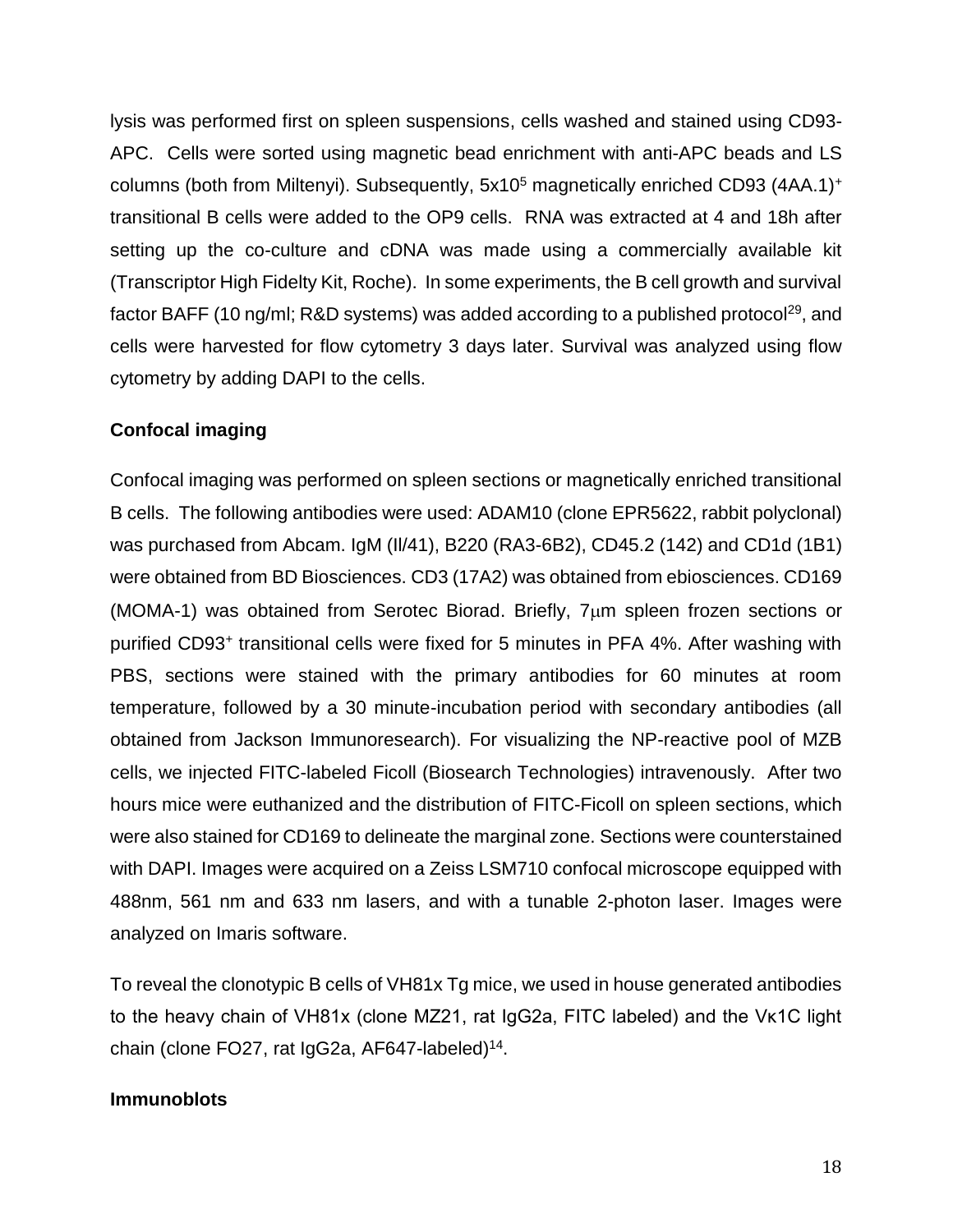Antibodies to Notch2 (D76A6, Rabbit) and NF-kappaB2 p100/p52 were from Cell Signaling Technologies. Antibodies Taok3 (Clone Ab70297), ADAM10 (EPR5622) were from Abcam. For Western blotting, 500  $\mu$ l cold RIPA lysis buffer supplemented with protease and phosphatase inhibitors (Roche) were added to freshly collected spleens. These were then homogenized using a rod homogenizer and centrifuged at 14,000 g 4°C for 15min. Approximately 10 µg of protein was loaded on polyacrylamide gels for Western blot.

# **PCRs**

mRNA was extracted using the TRIreagent according to manufacturer's specifications (Roche Applied Sciences). cDNA was synthesized with 0,5 mg of mRNA using the High Fidelity cDNA synthesis kit (Roche Applied Sciences). Real time PCR was the conducted on the samples using specific primers and the Roche Syber Green master mix. GAPDH: 5': TGGTGCTTGTCTCACTGACC; 3': TTCAGTATGTTCGGCTTCCC L27: 5': CATGAACTTGCCCATCTCG; 3': TGAAAGGTTAGCGGAAGTGC TAOK3: 5': TTGCATGAAATTGGACATGGGA, 3': CGATGGTGTTAGGATGCTTCAG Deltex1: 5': AGGCGGTGATGAGCAATC, 3': ACCCAGGCAAGAAGTTCACA Hes1: 5':AAAGCCTATCATGGAGAAGAGGCG, 3':GGAATGCCGGGAGCTATCTTTCTT Hes5: 5': AAAGCCTATCATGGAGAAGAGGCG,3' GGAATGCCGGGAGCTATCTTTCTT Hey1:5': ACACTGCAGGAGGGAAAGGTT, 3': CAAACTCCGATAGTCCATAGCCA

# **Adoptive transfer of T1B and T2B cells**

Transitional B cells were first enriched from the spleens of CD45.2 VH81x Tg mice using CD93-APC staining and magnetic bead enrichment using anti-APC beads and LS columns (Miltenyi). DAPI-living cells were stained for CD23 and surface ADAM10 and sorted using flow cytometry. Subsequently, 1x10<sup>6</sup> T1 ADAM10<sup>+</sup> or ADAM10<sup>-</sup> subsets or T2 cells were mixed with 10x10<sup>6</sup> CD45.1 splenocytes and injected intravenously into CD45.1 Rag2<sup>-/-</sup> recipient mice in 200 µl of phosphate buffered saline. Analysis of splenic B cell subsets was performed 5 days later by perfoming flow cytometry on cell suspensions and donor cells were detected using antibodies to CD45.2 (clone A20 from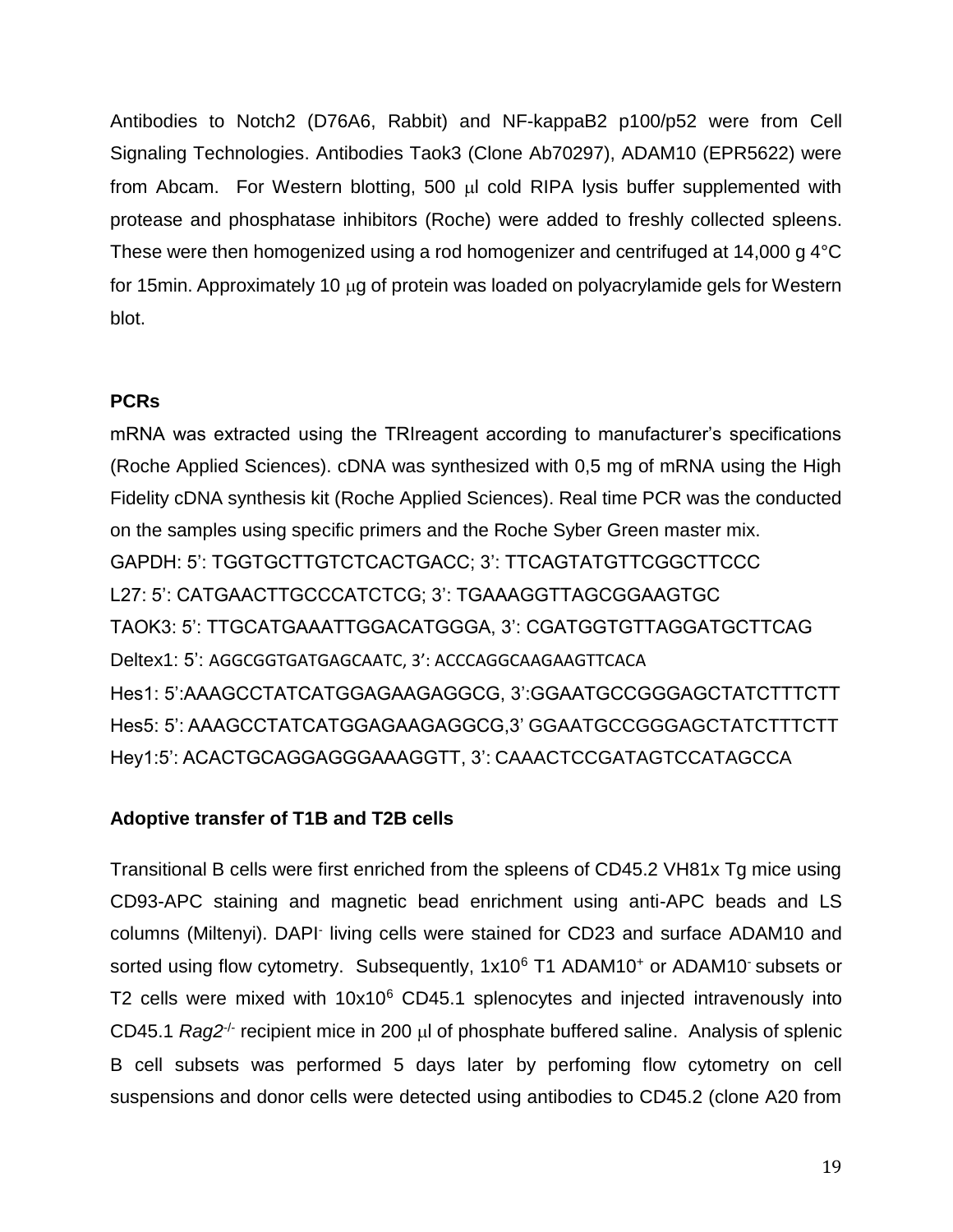BD Biosciences). We also analyzed the distribution of CD45.2 injected cells on spleen sections also stained for CD169 to delineate the marginal zone.

### **Generation of mixed bone marrow chimeric mice**

Bone marrow cells were obtained from CD45.1 Taok3<sup>+/+</sup> and CD45.2 Taok3<sup>-/-</sup> donor mice. (CD45.1xCD45.2)F1 acceptor mice were irradiated using 10Gy, followed by the intravenous injection of  $2x10^6$  Taok3<sup>+/+</sup> cells and  $2x10^6$  Taok3<sup>-/-</sup> cells at least 4 hours after the irradiation. We did not add antibiotics to the drinking water. Mice were euthanized 6-8 weeks after reconstitution. Bone marrow and spleen were analyzed for the presence of B cell progenitors and mature B cells, respectively. The reconstitution was validated using the ratio of CD45.1 wild-type vs CD45.2. *Taok3–/–* cells.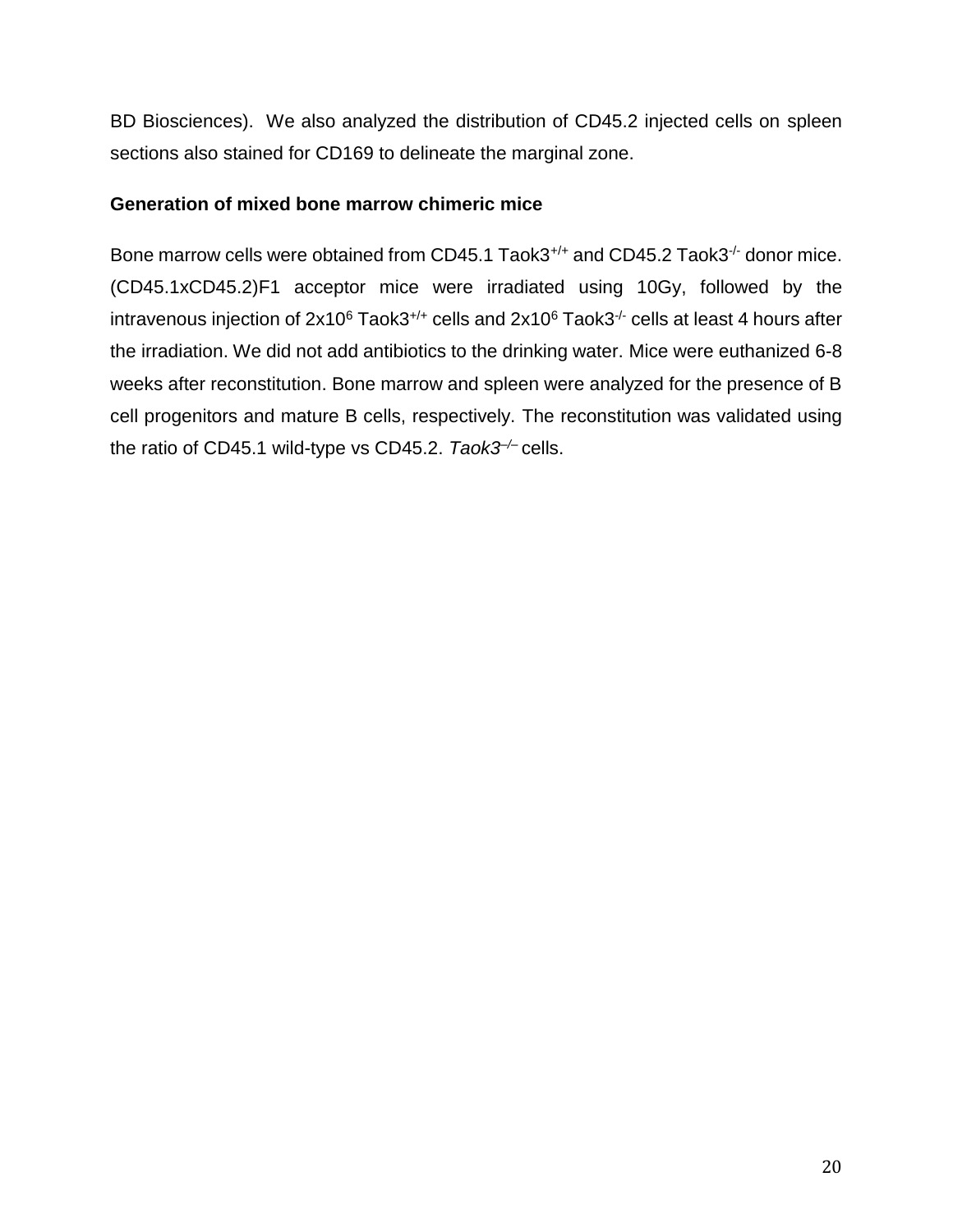#### **FIGURE LEGENDS**

**Figure 1:** *Taok3–/–* **mice lack marginal zone B cells and have reduced humoral responses to T-independent antigens.** (a) *Taok3* mRNA expression in different tissues of C57Bl/6 mice. (b) Percentage of innate immune cells in the spleens of *Taok3*+/+ and *Taok3–/–* mice. (c) Percentage of T cell subsets in the spleens of *Taok3*+/+ and *Taok3–/–* mice. (d) Flow cytometry staining of spleens for CD21/35hi CD23<sup>lo</sup> marginal zone B cells (MZB) and CD21/35- CD23hi follicular B cells (FoB). (e) Percentage of FoB cells and MZB cells within splenic CD19<sup>+</sup> B cells in *Taok3*+/+ and *Taok3–/–* mice. (f) Percentage of CD93hi transitional T1B and T2B cells in the spleens of *Taok3*+/+ and *Taok3–/–* mice. (g) Immunofluorescence staining of CD1d<sup>+</sup> (green) IgM<sup>+</sup> (red) marginal zone B cells (double positive MZB cells are yellow) in the spleens of *Taok3*+/+ and *Taok3–/–* mice. (h) Immunofluorescence uptake of i.v-injected FITC-labeled Ficoll (green) in the spleen of *Taok3*+/+ and *Taok3–/–* mice. CD169<sup>+</sup> metallophilic macrophages are stained in red. DAPI nuclear counterstaining in blue. (i) Serum IgM titers at baseline and 7 days following TNP-Ficoll injection in *Taok3*+/+ and *Taok3–/–* mice. (j) Percentage of B1a and B1b cells in peritoneal lavages of *Taok3*+/+ and *Taok3–/–* mice. (k) OD values for phosphorylcholinespecific IgM titers following injection of *Taok3*+/+ and *Taok3–/–* mice with *Streptococcus pneumoniae.* \*p<0.05 (Mann and Whitney test (b, c, e, k)). Data are representative of three experiments (b-f, j; mean  $+$  s.e.m.;  $n = 4$ -5 mice per experiment), or one experiment (g-I, k; mean  $+$  s.e.m of  $n = 6$  mice per group in i and k, and at least 4 images in g-h).

**Figure 2: The marginal zone B cell defect in** *Taok3–/–* **mice is B cell-intrinsic and subject to** *Taok3* **gene dosage.** (a) Flow cytometry staining of spleens from chimeric mice to evaluate the ratio between CD45.1 *Taok3*+/+ and CD45.2 *Taok3–/–* cells within the marginal zone B (MZB) cell (upper right plot) and the follicular B (FoB) cell (lower right plot) gates. The numbers adjacent to the gates represent the percentage of cells within the gates. (b) Quantification of the ratios between CD45.1 *Taok3*+/+ and CD45.2 *Taok3– /–* cells on the populations gated as in (a). (c) Gene-trap reversal recovery of marginal zone B cells in *Taok3–/–* mice crossed to *mb1*Cre mice was analyzed by flow cytometry. (d) Quantification of the Gene-trap reversal recovery shown in (d) in different mouse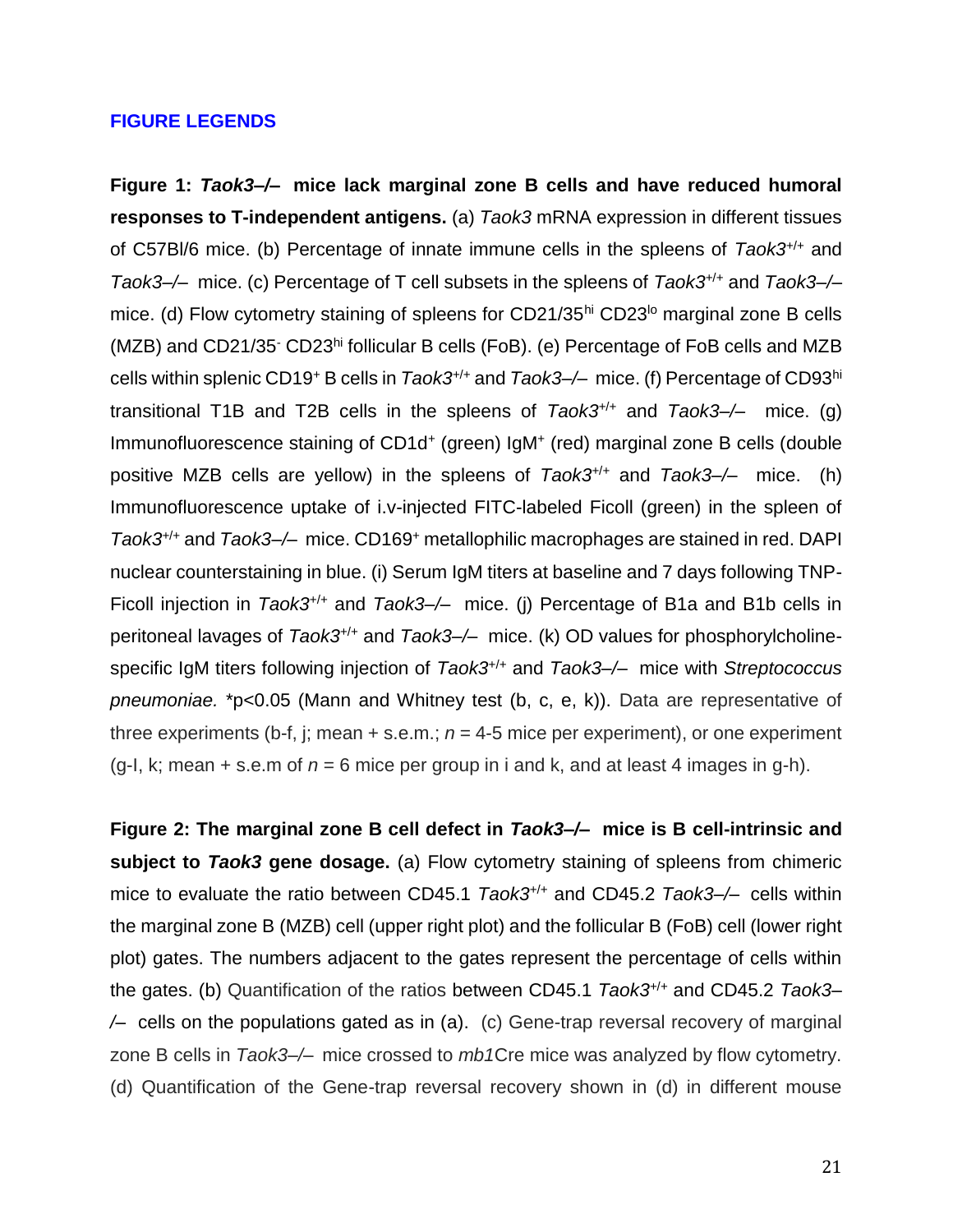genotypes. Data are representative of three experiments (b), two experiments (d-e), or a pool of 2 independent experiments (c);  $n = 5-7$  mice per experiment).

#### **Figure 3:** *Taok3–/–* **transitional B cells have a defect in Notch activation.**

(a) Quantification of Notch target gene induction in CD93hi transitional B cells from *Taok3*+/+ and *Taok3–/–* mice after 4 hours of culture on OP9-Dll1 in the absence of BAFF. (b) Flow cytometry analysis of the induction of CD21/35 expression on Transitional B cells cultured on OP9-GFP or OP9-Dll1 for 5 days in the presence of BAFF. (c) Flow cytometry analysis (upper panel) and quantification (lower panel) of marginal zone B cells in the spleens of *Taok3*<sup>+/+</sup> and *Taok3*-/- mice crossed to *Irf4<sup>-/-</sup>* mice. (d) Immunofluorescence staining of marginal zone B cells in the spleen of *Taok3*+/+ and *Taok3–/–* mice crossed to *Irf4<sup>* $\prime$ *-*</sup> mice. Data are representative of two experiments (b-d). d: mean + s.e.m.;  $n = 2-6$ mice per experiment. i, at least 3 images per group were acquired.

**Figure 4: Taok3 controls the surface expression of ADAM10**. (a) Immunofluorescence staining of CD23 (red) in the spleen of *Taok3*+/+ and *Taok3–/–* mice. White, CD169+ metallophilic macrophages. Blue, DAPI nuclear counterstaining. Scale bar, 100um. (b) Flow cytometry analysis of CD23 expression on *Taok3*+/+ and *Taok3–/–* splenic Follicular B cells. (c) Concentrations of soluble CD23 in serum of *Taok3*+/+ and *Taok3–/–* mice. (d) Concentrations of soluble CD23 in serum of *Taok3*+/+ and *Taok3–/–* mice mice treated or not with 19G5 antibody. (e) Flow cytometry analysis of surface ADAM10 expression on non-permeabilized splenic CD93hi transitional B cells of *Taok3*+/+ and *Taok3–/–* mice. (f) Flow cytometry analysis (left panels) and quantification (right panel) of ADAM10 expression on splenic CD93hi transitional B cells of *Taok3*+/+ and *Taok3–/–* mice crossed to *Irf4<sup>1-</sup>* mice. (g) Correlation between the percentage of marginal zone B cells and the percentage of ADAM10<sup>+</sup> B cells in the spleen. \*p<0.05 (Mann and Whitney test (c, d, f)). Data are representative of at least three experiments (b, e), two experiments (c, d), or one experiment (f). (c, d): mean + s.e.m.;  $n = 4$ -6 mice per experiment. (f): mean + s.e.m.;  $n =$ 2 mice per experiment.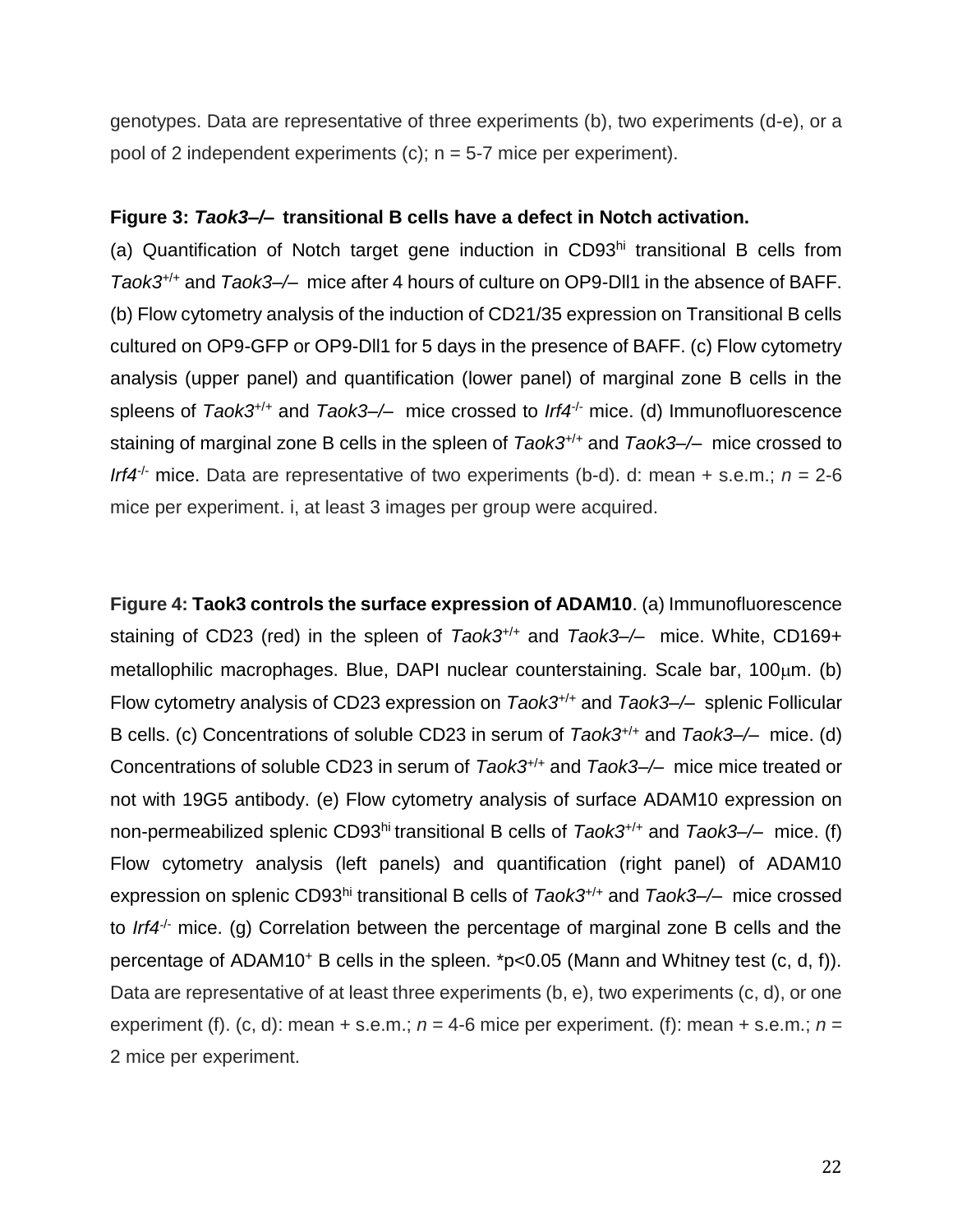# **Figure 5: ADAM10 expression on transitional B cells marks commitment to the MZB**

**cell fate.** (a) Immunofluorescence staining of ADAM10 (red) on purified CD93+ transitional B cells obtained from *Taok3*+/+ and *Taok3–/–* mice, and stimulated or not with anti-IgM  $F(ab')_2$  fragments for 15 minutes. Blue, nuclear counterstaining. Scale bar, 5  $\mu$ m. (b) Immunofluorescence staining of marginal zone B cells (green) in the spleens of *Taok3*+/+ and *Taok3–/–* mice crossed to VH81x Tg mice using MZ-21 clonotypic antibodies recognizing the heavy chain Ig transgene. Blue, nuclear counterstaining. Scale bar, 100 m. (c) Percentage of marginal zone B cells within CD19+ B cells of *Taok3*+/+ and *Taok3– /–* mice crossed to VH81x Tg mice. (d) Flow cytometry analysis of the phenotype of clonotype+ cells in the spleen of *Taok3*+/+ and *Taok3–/–* mice crossed to VH81x Tg mice. (e) Percentage of clonotype<sup>+</sup> cells within B cells in the spleen of *Taok3*+/+ and *Taok3–/–* mice crossed to VH81x Tg mice. (f) Flow cytometry analysis of ADAM10 expression on splenic CD93hi transitional B cells of *Taok3*+/+ and *Taok3–/–* mice crossed to VH81x Tg mice. (g) Flow cytometry staining of the spleens of *Rag*<sup>-</sup> recipients treated as in (f) for the presence of CD21/35hi CD23<sup>to</sup> marginal zone B cells and CD21/35<sup>-</sup> CD23hi Follicular B cells. (h) Immunofluorescent staining of ADAM10<sup>+</sup> CD45.2 (red) transferred T1B cells in the spleen of *Rag<sup>/-</sup>* recipient mice. Green, CD169<sup>+</sup> metallophilic macrophages. Blue, DAPI nuclear counterstaining. Scale bar, 100  $\mu$ m. \*p<0.05 (Mann and Whitney test (c, e). Data are representative of at least two experiments. (c, e): mean + s.e.m.; *n* = 4-12 mice per experiment.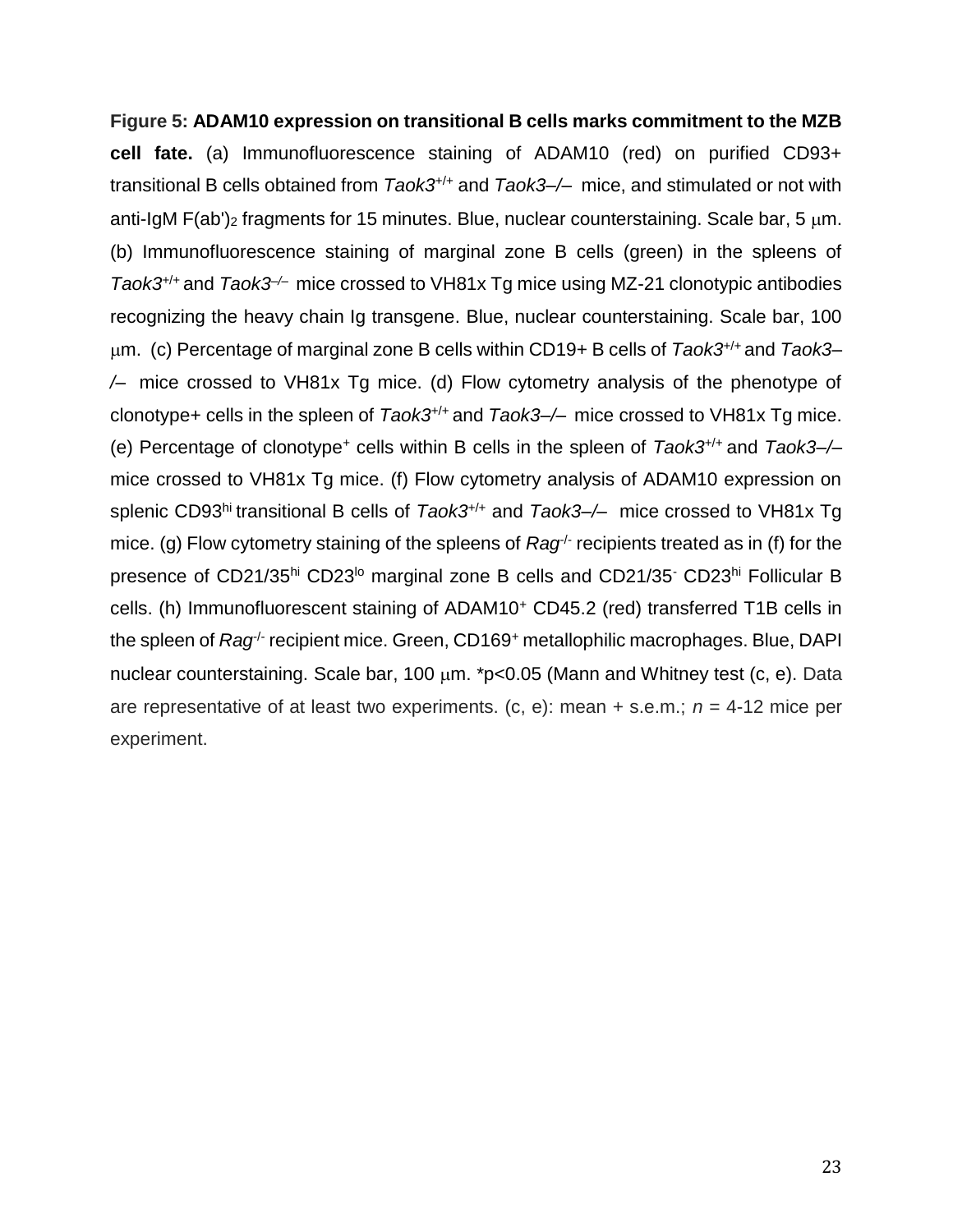#### **REFERENCES**

Updated style is available in the ThomsonReuters website. You can download the update style from here:<http://endnote.com/downloads/style/nature-immunology>If you have any other questions about their product, please reach out to them at [http://ip](http://ip-science.thomsonreuters.com/support/)[science.thomsonreuters.com/support/](http://ip-science.thomsonreuters.com/support/)

- <span id="page-23-0"></span>1. Martin F, Oliver AM, Kearney JF. Marginal zone and B1 B cells unite in the early response against T-independent blood-borne particulate antigens. *Immunity* 2001, **14**(5)**:** 617-629.
- <span id="page-23-1"></span>2. Tanigaki K, Han H, Yamamoto N, Tashiro K, Ikegawa M, Kuroda K*, et al.* Notch-RBP-J signaling is involved in cell fate determination of marginal zone B cells. *Nat Immunol* 2002, **3**(5)**:** 443-450.
- 3. Kuroda K, Han H, Tani S, Tanigaki K, Tun T, Furukawa T*, et al.* Regulation of marginal zone B cell development by MINT, a suppressor of Notch/RBP-J signaling pathway. *Immunity* 2003, **18**(2)**:** 301-312.
- <span id="page-23-4"></span>4. Tan JB, Xu K, Cretegny K, Visan I, Yuan JS, Egan SE*, et al.* Lunatic and manic fringe cooperatively enhance marginal zone B cell precursor competition for delta-like 1 in splenic endothelial niches. *Immunity* 2009, **30**(2)**:** 254-263.
- <span id="page-23-5"></span>5. Fasnacht N, Huang HY, Koch U, Favre S, Auderset F, Chai Q*, et al.* Specific fibroblastic niches in secondary lymphoid organs orchestrate distinct Notch-regulated immune responses. *J Exp Med* 2014, **211**(11)**:** 2265-2279.
- <span id="page-23-2"></span>6. Saito T, Chiba S, Ichikawa M, Kunisato A, Asai T, Shimizu K*, et al.* Notch2 is preferentially expressed in mature B cells and indispensable for marginal zone B lineage development. *Immunity* 2003, **18**(5)**:** 675-685.
- <span id="page-23-3"></span>7. Witt CM, Won WJ, Hurez V, Klug CA. Notch2 haploinsufficiency results in diminished B1 B cells and a severe reduction in marginal zone B cells. *J Immunol* 2003, **171**(6)**:** 2783-2788.
- <span id="page-23-6"></span>8. Moran ST, Cariappa A, Liu H, Muir B, Sgroi D, Boboila C*, et al.* Synergism between NFkappa B1/p50 and Notch2 during the development of marginal zone B lymphocytes. *J Immunol* 2007, **179**(1)**:** 195-200.
- 9. Wu L, Maillard I, Nakamura M, Pear WS, Griffin JD. The transcriptional coactivator Maml1 is required for Notch2-mediated marginal zone B-cell development. *Blood* 2007, **110**(10)**:** 3618-3623.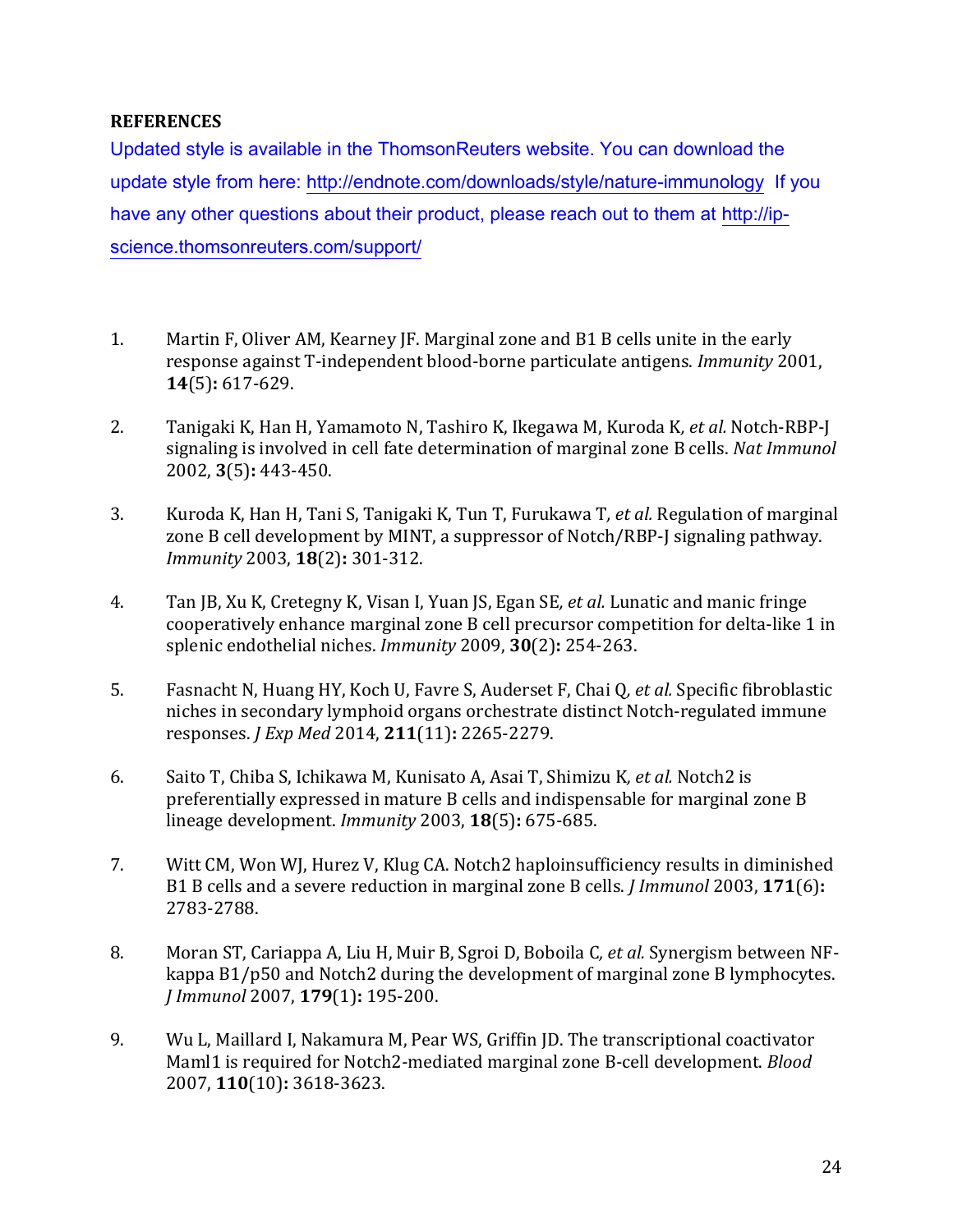- <span id="page-24-8"></span>10. Gibb DR, El Shikh M, Kang DJ, Rowe WJ, El Sayed R, Cichy J*, et al.* ADAM10 is essential for Notch2-dependent marginal zone B cell development and CD23 cleavage in vivo. *J Exp Med* 2010, **207**(3)**:** 623-635.
- <span id="page-24-6"></span>11. Hampel F, Ehrenberg S, Hojer C, Draeseke A, Marschall-Schroter G, Kuhn R*, et al.* CD19-independent instruction of murine marginal zone B-cell development by constitutive Notch2 signaling. *Blood* 2011, **118**(24)**:** 6321-6331.
- <span id="page-24-7"></span>12. Simonetti G, Carette A, Silva K, Wang H, De Silva NS, Heise N*, et al.* IRF4 controls the positioning of mature B cells in the lymphoid microenvironments by regulating NOTCH2 expression and activity. *J Exp Med* 2013, **210**(13)**:** 2887-2902.
- 13. Hozumi K, Negishi N, Suzuki D, Abe N, Sotomaru Y, Tamaoki N*, et al.* Delta-like 1 is necessary for the generation of marginal zone B cells but not T cells in vivo. *Nat Immunol* 2004, **5**(6)**:** 638-644.
- <span id="page-24-0"></span>14. Martin F, Kearney JF. Positive selection from newly formed to marginal zone B cells depends on the rate of clonal production, CD19, and btk. *Immunity* 2000, **12**(1)**:** 39- 49.
- <span id="page-24-10"></span>15. Wen L, Brill-Dashoff J, Shinton SA, Asano M, Hardy RR, Hayakawa K. Evidence of marginal-zone B cell-positive selection in spleen. *Immunity* 2005, **23**(3)**:** 297-308.
- <span id="page-24-9"></span>16. Carey JB, Moffatt-Blue CS, Watson LC, Gavin AL, Feeney AJ. Repertoire-based selection into the marginal zone compartment during B cell development. *J Exp Med* 2008, **205**(9)**:** 2043-2052.
- <span id="page-24-1"></span>17. Cariappa A, Tang M, Parng C, Nebelitskiy E, Carroll M, Georgopoulos K*, et al.* The follicular versus marginal zone B lymphocyte cell fate decision is regulated by Aiolos, Btk, and CD21. *Immunity* 2001, **14**(5)**:** 603-615.
- <span id="page-24-2"></span>18. Pillai S, Cariappa A. The follicular versus marginal zone B lymphocyte cell fate decision. *Nat Rev Immunol* 2009, **9**(11)**:** 767-777.
- <span id="page-24-3"></span>19. Boyce KJ, Andrianopoulos A. Ste20-related kinases: effectors of signaling and morphogenesis in fungi. *Trends Microbiol* 2011, **19**(8)**:** 400-410.
- <span id="page-24-4"></span>20. Chuang HC, Wang X, Tan TH. MAP4K Family Kinases in Immunity and Inflammation. *Adv Immunol* 2016, **129:** 277-314.
- <span id="page-24-5"></span>21. Guinamard R, Okigaki M, Schlessinger J, Ravetch JV. Absence of marginal zone B cells in Pyk-2-deficient mice defines their role in the humoral response. *Nat Immunol* 2000, **1**(1)**:** 31-36.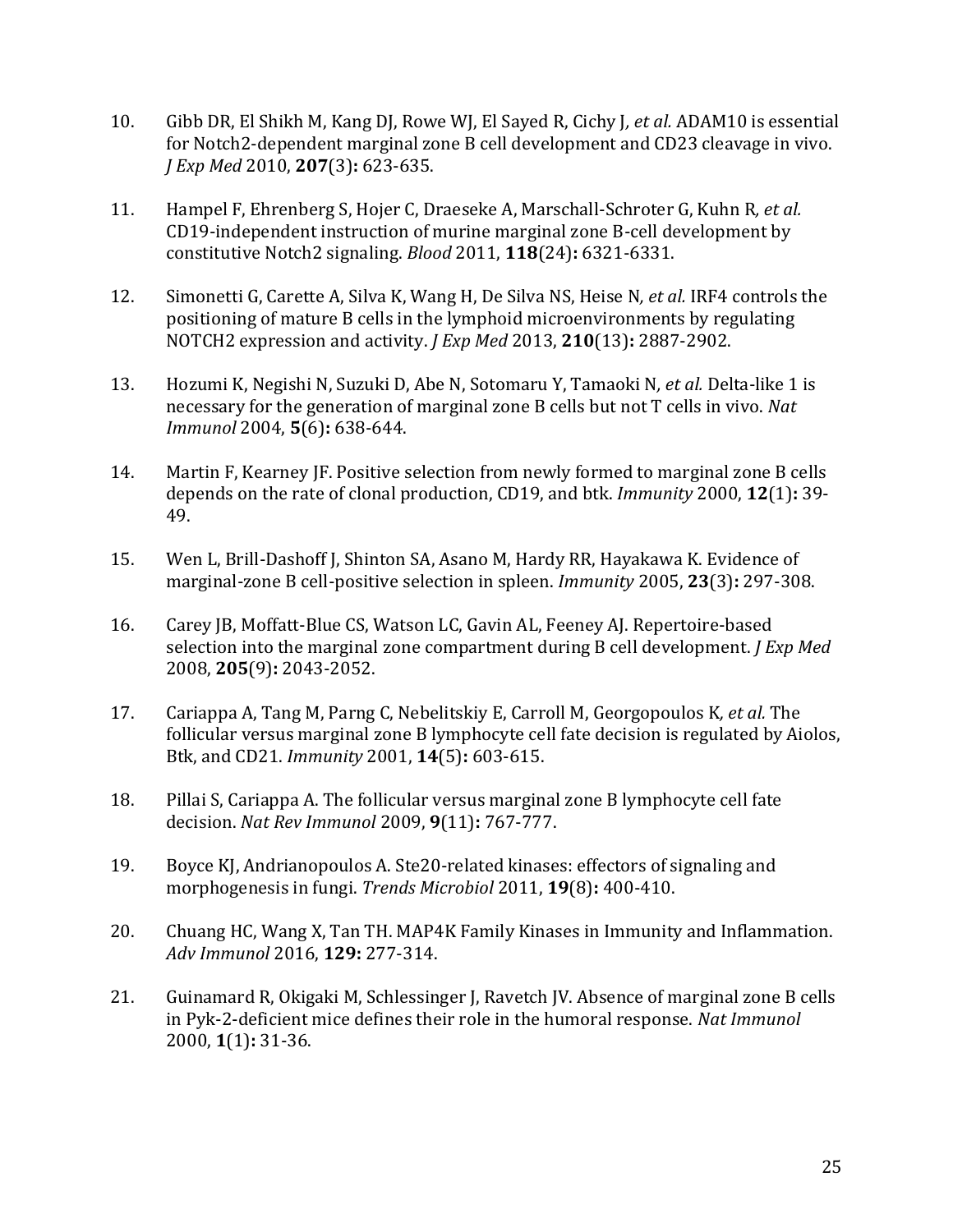- <span id="page-25-0"></span>22. Balazs M, Martin F, Zhou T, Kearney J. Blood dendritic cells interact with splenic marginal zone B cells to initiate T-independent immune responses. *Immunity* 2002, **17**(3)**:** 341-352.
- <span id="page-25-1"></span>23. Kin NW, Crawford DM, Liu J, Behrens TW, Kearney JF. DNA microarray gene expression profile of marginal zone versus follicular B cells and idiotype positive marginal zone B cells before and after immunization with Streptococcus pneumoniae. *J Immunol* 2008, **180**(10)**:** 6663-6674.
- <span id="page-25-2"></span>24. Arnon TI, Horton RM, Grigorova IL, Cyster JG. Visualization of splenic marginal zone B-cell shuttling and follicular B-cell egress. *Nature* 2013, **493**(7434)**:** 684-688.
- <span id="page-25-9"></span>25. Cinamon G, Matloubian M, Lesneski MJ, Xu Y, Low C, Lu T*, et al.* Sphingosine 1 phosphate receptor 1 promotes B cell localization in the splenic marginal zone. *Nat Immunol* 2004, **5**(7)**:** 713-720.
- <span id="page-25-10"></span>26. Lu TT, Cyster JG. Integrin-mediated long-term B cell retention in the splenic marginal zone. *Science* 2002, **297**(5580)**:** 409-412.
- <span id="page-25-3"></span>27. Hobeika E, Thiemann S, Storch B, Jumaa H, Nielsen PJ, Pelanda R*, et al.* Testing gene function early in the B cell lineage in mb1-cre mice. *Proc Natl Acad Sci U S A* 2006, **103**(37)**:** 13789-13794.
- <span id="page-25-4"></span>28. Descatoire M, Weller S, Irtan S, Sarnacki S, Feuillard J, Storck S*, et al.* Identification of a human splenic marginal zone B cell precursor with NOTCH2-dependent differentiation properties. *J Exp Med* 2014, **211**(5)**:** 987-1000.
- <span id="page-25-5"></span>29. Roundy KM, Jacobson AC, Weis JJ, Weis JH. The in vitro derivation of phenotypically mature and diverse B cells from immature spleen and bone marrow precursors. *Eur J Immunol* 2010, **40**(4)**:** 1139-1149.
- <span id="page-25-6"></span>30. Weskamp G, Ford JW, Sturgill J, Martin S, Docherty AJ, Swendeman S*, et al.* ADAM10 is a principal 'sheddase' of the low-affinity immunoglobulin E receptor CD23. *Nat Immunol* 2006, **7**(12)**:** 1293-1298.
- <span id="page-25-7"></span>31. De Strooper B, Vassar R, Golde T. The secretases: enzymes with therapeutic potential in Alzheimer disease. *Nat Rev Neurol* 2010, **6**(2)**:** 99-107.
- <span id="page-25-8"></span>32. Gupta N, Wollscheid B, Watts JD, Scheer B, Aebersold R, DeFranco AL. Quantitative proteomic analysis of B cell lipid rafts reveals that ezrin regulates antigen receptormediated lipid raft dynamics. *Nat Immunol* 2006, **7**(6)**:** 625-633.
- <span id="page-25-11"></span>33. Karlsson MC, Guinamard R, Bolland S, Sankala M, Steinman RM, Ravetch JV. Macrophages control the retention and trafficking of B lymphocytes in the splenic marginal zone. *J Exp Med* 2003, **198**(2)**:** 333-340.